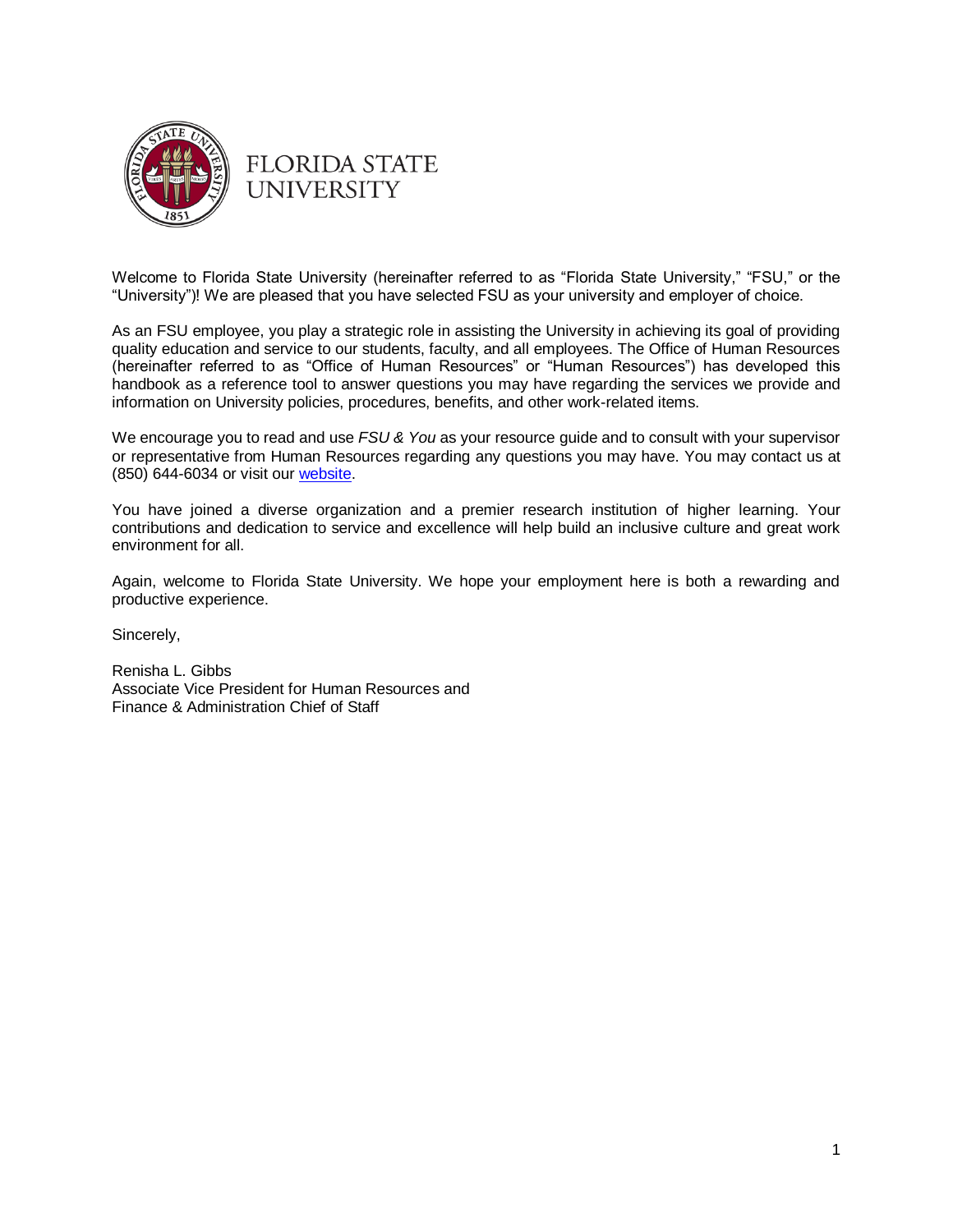

This handbook is intended as an overview of some of the University's policies, benefits, and general information, which should assist you during your employment. This handbook is not a contract. The University reserves the right to make changes in content or application of this handbook at any time, as it deems appropriate. Please consult the Office of Human Resources [website](http://www.hr.fsu.edu/) for the most current policies and procedures.

The information provided in this handbook has been written primarily for all University Support Personnel System (USPS) and Administrative and Professional (A&P) employees. Faculty members are encouraged to consult the Faculty Handbook for various processes and procedures pertaining to their appointment.

### **Revised March 2019**

This handbook is available in alternative formats. Please direct requests to the Office of Human Resources ADA Coordinator at (850) 645-6519.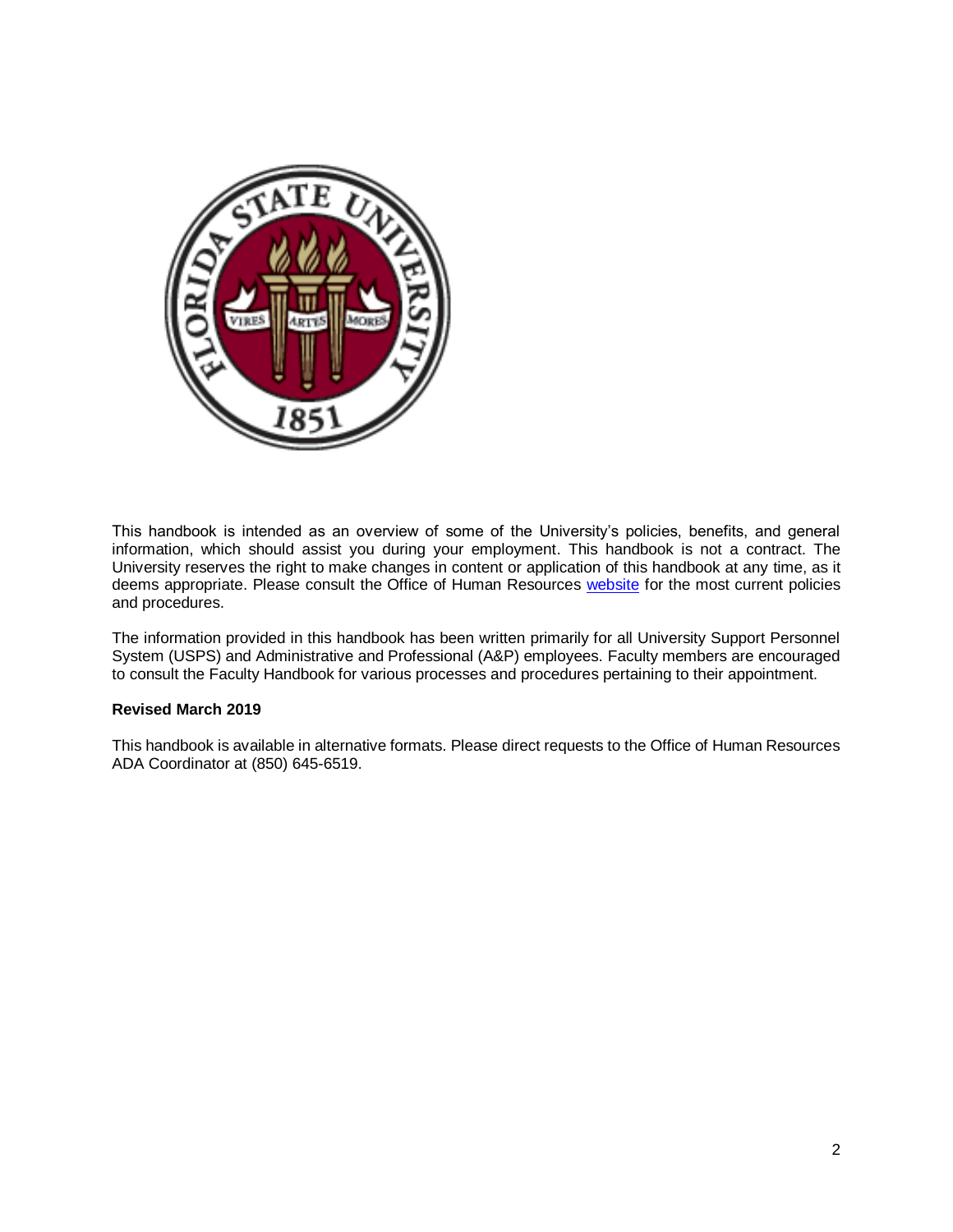**Florida State University** is one of 12 universities in the State University System of Florida and is one of the oldest institutions of higher learning in the state. It is a comprehensive, graduate-research University with a liberal arts base. The University's primary role is to serve as a center for advanced graduate and professional studies while emphasizing research and providing excellence in undergraduate programs.

The University is divided into five major divisions consisting of Academic Affairs, Finance and Administration, Research, Student Affairs, and University Advancement.

The University's location in the state capital provides great opportunities for service and interaction among a variety of businesses and governmental agencies.

The University is a "community" with its own health center, utility plant, dining and recreational facilities, retail stores, housing, police department, and more. With over 6,000 regular status full-time and part-time employees, including University Support Personnel System (USPS), Administrative and Professional (A&P) staff, and Faculty, the University is one of the largest employers in the capital city. Employees of the University are a part of a system that provides job stability, equitable salaries, and a comprehensive benefits package.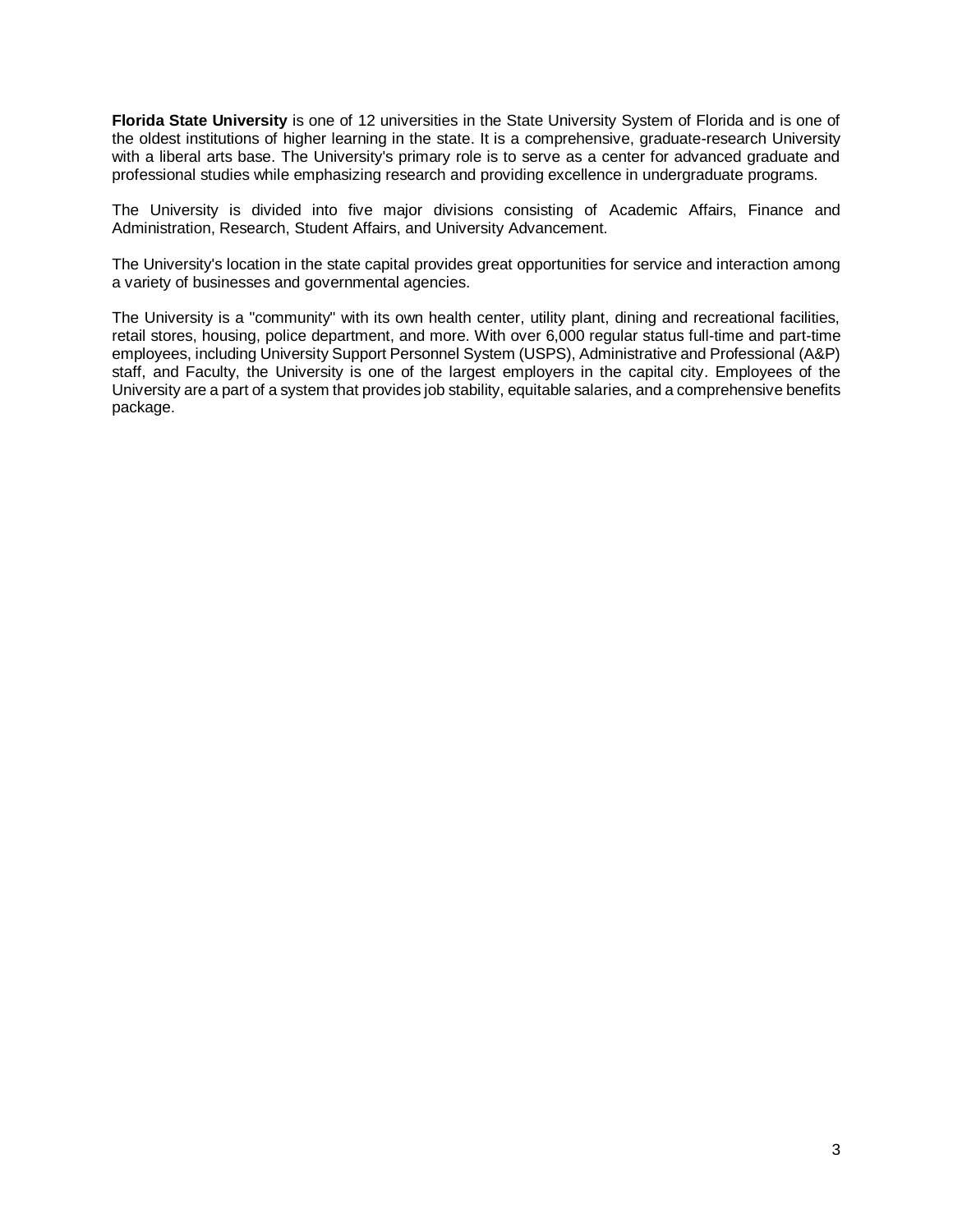# **Contents**

| USPS Probationary Period5                                        |  |
|------------------------------------------------------------------|--|
| NONEXEMPT PAY PLAN (USPS AND A&P) 6                              |  |
|                                                                  |  |
|                                                                  |  |
|                                                                  |  |
|                                                                  |  |
| Meetings and Conferences 7                                       |  |
| Examinations and Interviews 7                                    |  |
| Overtime Pay and Compensatory Leave7                             |  |
|                                                                  |  |
| Straight-Time Compensatory Leave7                                |  |
| Compensatory Leave Payouts 7<br>EXEMPT PAY PLAN (USPS AND A&P) 7 |  |
|                                                                  |  |
|                                                                  |  |
|                                                                  |  |
|                                                                  |  |
|                                                                  |  |
|                                                                  |  |
|                                                                  |  |
|                                                                  |  |
|                                                                  |  |
|                                                                  |  |
|                                                                  |  |
|                                                                  |  |
|                                                                  |  |
|                                                                  |  |
|                                                                  |  |
| HOLIDAY AND LEAVE POLICIES10                                     |  |
|                                                                  |  |
|                                                                  |  |
|                                                                  |  |
|                                                                  |  |
| Personal Holiday (USPS)11                                        |  |
|                                                                  |  |
|                                                                  |  |
| Annual Leave for Natural<br>Advanced                             |  |
|                                                                  |  |
|                                                                  |  |
|                                                                  |  |
|                                                                  |  |
|                                                                  |  |
|                                                                  |  |
| The State of Florida Pre-Tax Benefits Plan  14                   |  |
|                                                                  |  |
|                                                                  |  |
|                                                                  |  |
| Supplemental Insurance Plans15                                   |  |
| Flexible Spending Accounts15                                     |  |
| Annual Open Enrollment for Benefits 15                           |  |
| Employee Tuition Scholarship15                                   |  |
| Miscellaneous Programs15                                         |  |
|                                                                  |  |
|                                                                  |  |
| Tax Sheltered Annuities (403b) and Deferred                      |  |
|                                                                  |  |
|                                                                  |  |

| Emergency Management18                          |  |
|-------------------------------------------------|--|
|                                                 |  |
|                                                 |  |
| Statement on Workplace Violence 19              |  |
|                                                 |  |
|                                                 |  |
| Driving Vehicles for University Business 20     |  |
| Commercial Driver's License Drug Testing        |  |
|                                                 |  |
| Operation of Non-Licensed Vehicles20            |  |
|                                                 |  |
| Employee Assistance Program 20                  |  |
| University Policy on Minors in the Workplace.21 |  |
| <b>CONTRIBUTING TO THE SUCCESS OF FSU 21</b>    |  |
| TaxWatch Productivity Awards Program 21         |  |
| TRAINING AND DEVELOPMENT PROGRAMS22             |  |
|                                                 |  |
| EQUAL OPPORTUNITY AND COMPLIANCE 22             |  |
| Americans with Disabilities Act (ADA) 22        |  |
| Pertinent University Policies23                 |  |
|                                                 |  |
|                                                 |  |
| On Campus Complaint Resolution 24               |  |
| YOUR PERSONAL RESPONSIBILITY 24                 |  |
| Publication of Personal Information24           |  |
| View Your Personal Information in OMNI Self-    |  |
|                                                 |  |
| Do You Have a Name Change?25                    |  |
| Dual Compensation (Dual Employment) 25          |  |
|                                                 |  |
|                                                 |  |
|                                                 |  |
|                                                 |  |
|                                                 |  |
| University Information Technology (IT)          |  |
|                                                 |  |
| Arrest Notification Requirement26               |  |
|                                                 |  |
|                                                 |  |
|                                                 |  |
| Reemployment Assistance (Unemployment           |  |
|                                                 |  |
| FSU COMPLAINT & APPEAL PROCEDURES27             |  |
| Employee Rights and Responsibilities 27         |  |
| University Ombuds Program 27                    |  |
|                                                 |  |
|                                                 |  |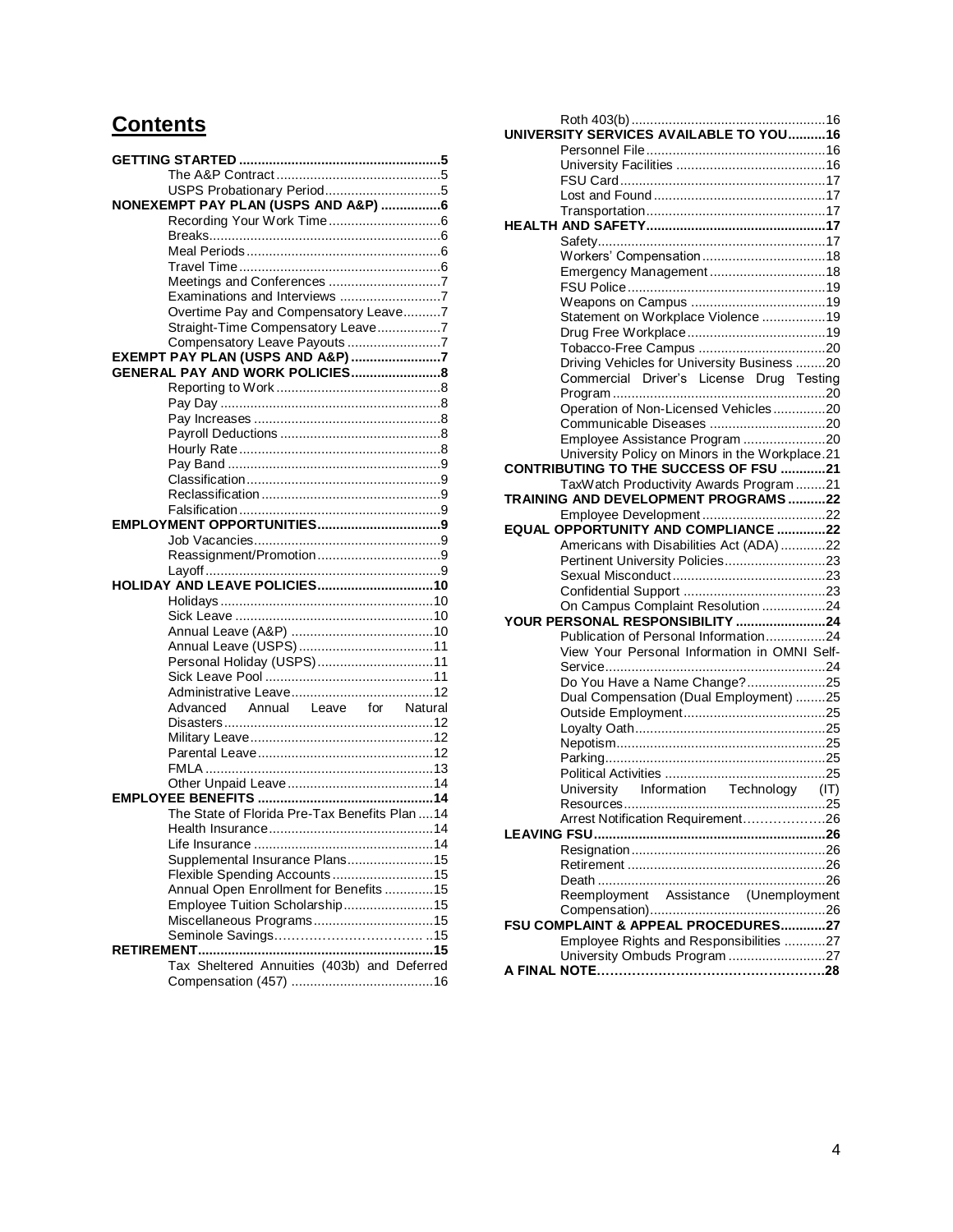## **Getting Started**

The University administers five different Personnel Pay Plans – Faculty, Executive Service (AEX), Administrative and Professional (A&P), University Support Personnel System (USPS), and Other Personal Services (OPS). This handbook provides general information regarding the University's policies and procedures. Additionally, any employee covered by a collective bargaining agreement may have terms and conditions of employment set forth in such collective bargaining agreement.

## **The A&P Contract**

If you are an Administrative and Professional (A&P) employee, you have signed a contract for a specific period of time and you are considered a contractual employee. As an A&P employee, you will have your job performance evaluated annually to coincide with the annual A&P evaluation cycle. Your evaluation will be documented electronically and a copy will be placed in your official personnel file.

An out-of-unit A&P employee's employment contract may be cancelled upon the recommendation of the employee's immediate supervisor and the approval of the President or his designee. In such cases, an A&P employee must receive at least twenty (20) weeks' notice if the employee has more than five (5) years of service in the A&P pay plan with the University; at least twelve (12) weeks' notice if the employee has one (1) to five (5) years of service in the A&P pay plan with the University; or at least four (4) weeks' notice if the employee has less than one (1) year of service in the A&P pay plan with the University. A notice of cancellation is not required to coincide with the anniversary date of reappointment. Employment contracts for A&P employees holding visiting, acting, or provisional appointments, who have been appointed for less than one year, or who are funded by any contract, grant, auxiliaries or local funds (i.e., "soft money"), may terminate on the ending date indicated on the contract, and no further notice of cessation of employment is required.

A&P employees may be terminated during the contract period for budgetary reasons or for just cause in accordance with th[e University's Guidelines for Disciplinary Action.](https://hr.fsu.edu/?page=elr/discipline/discipline_guidelines)

## **USPS Probationary Period**

Florida State University views the probationary period as an extension of the selection process. As a University Support Personnel System (USPS) employee, you typically will serve a six-month probationary period from the date of your initial employment. USPS employees in law enforcement classifications serve a twelve-month probationary period. The probationary period provides you with an excellent opportunity to ask questions about your job and become familiar with what your supervisor will expect of you. During the probationary period, your supervisor will be evaluating your progress in the job as well as your ability to perform the items cited on your position description. A defined, written description of the duties and responsibilities of your job should have been made available to you at the time of your appointment. If you have demonstrated that your work progress has been satisfactory and the decision is made to continue your employment, you will earn regular status in the position. During the probationary period, you earn the same benefits as an employee with regular status.

The probationary period may be extended if: 1) an employee is rated Below Satisfactory; 2) a supervisor decides that additional time is needed for appropriate training or on the job experience; 3) an employee is granted an authorized leave of absence; or 4) an employee makes a written request based on reassignment to a different position in the same class. The six-month probationary period is one of the most important employment periods associated with your continuation as an FSU employee. A USPS employee may be terminated during the probationary period without notice or reason and without rights of appeal.

USPS employees earn regular status after successful completion of a designated probationary period. Regular status in a "class" is earned after successful completion of the designated probationary period of the class.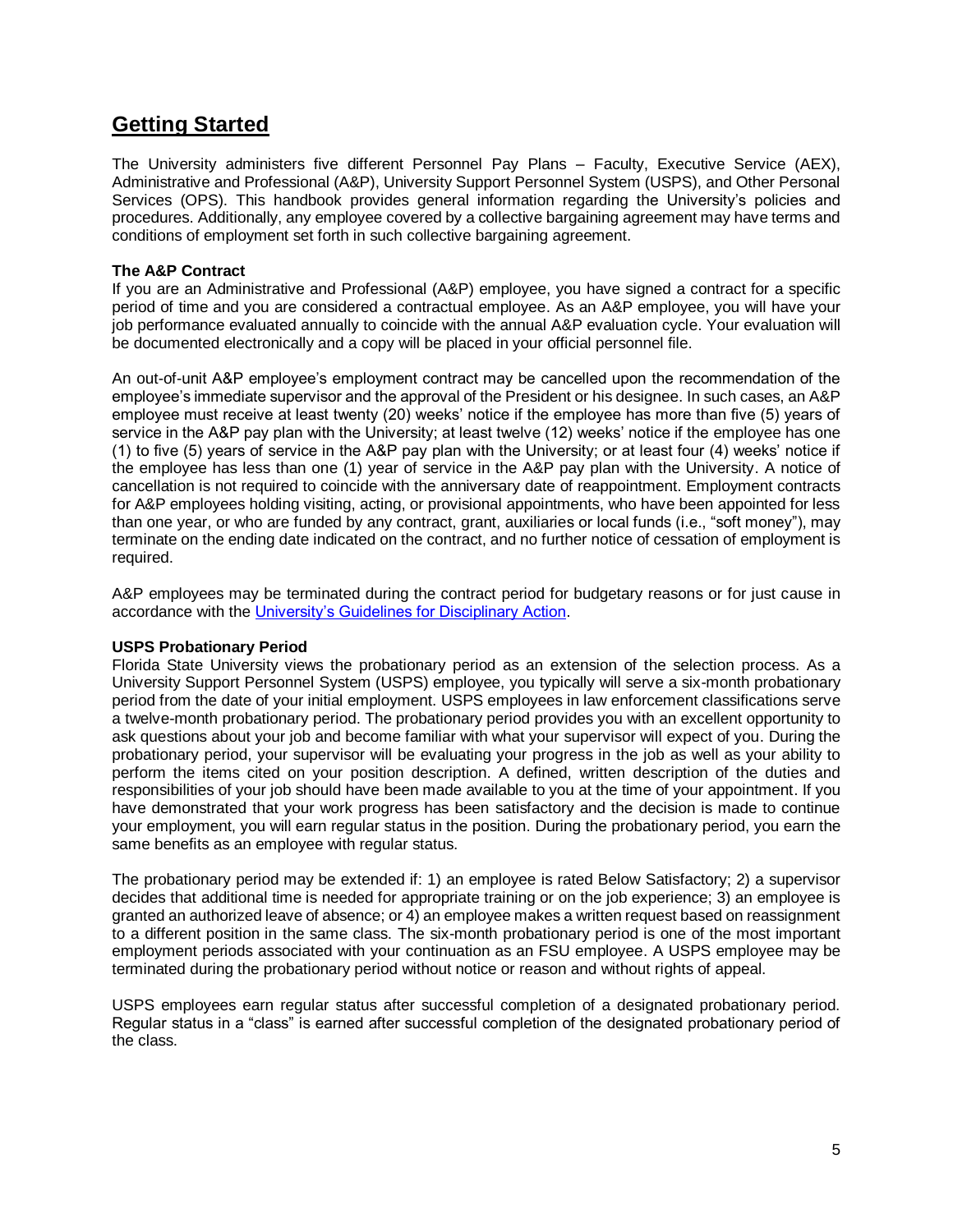## **Nonexempt Pay Plan (USPS and A&P)**

## **Recording Your Work Time**

Whether you occupy a regular, temporary, or part-time position, you are either nonexempt or exempt according to the overtime provisions found in the Fair Labor Standards Act (FLSA). The FLSA establishes federal minimum wage, overtime payment, record keeping requirements, and child labor standards for employees based on either an "exempt" or "nonexempt" status, which relates to your duties and the responsibilities in your position description (the document that defines your job). A nonexempt employee shall receive pay for all hours worked and receive overtime compensation at a rate of time-and-one-half for hours worked beyond forty (40) in a workweek.

The standard work schedule for full-time employees is a 40-hour, five-day workweek of eight (8) hours a day plus a meal break. Other schedules may apply to part-time employees and shift employees.

Your supervisor(s) is responsible for determining an appropriate work schedule. A supervisor may seek appropriate approval(s) to use a variable work schedule subject to the department's needs.

Your "work time" (or hours worked) includes the time that the University requires or permits you to be on duty, whether on the FSU campus or at other designated work sites.

Attendance at training programs or other meetings may also be considered work time if approved by your supervisor, or if you are required to attend training programs and meetings as part of your job, whether during, before, or after your regular work schedule.

If you are a nonexempt employee, you MUST maintain an accurate daily total of your regular hours worked as well as any "overtime" (hours which you work in excess of the forty-hour FSU workweek). If you are a nonexempt employee who works more than eight (8) hours in a workday, your schedule may be adjusted so that you will not work more than forty (40) hours in a workweek. Also, all nonexempt employees should not begin work before the established starting time or work beyond the established quitting time unless a supervisor has approved the schedule in advance.

Unless otherwise approved, no work shall be taken from the workstation to be completed at home after hours. Additionally, you are required to record your time and leave each biweekly pay period.

### **Breaks**

During the first half as well as the second half of your workday, you may be permitted a fifteen-minute break (rest period). A break cannot be accumulated and used at a later time (i.e., to extend your lunch period, arrive at work late, or leave early). Breaks cannot be combined to provide a thirty-minute rest period and you are not required to record your breaks on your time sheet.

### **Meal Periods**

A meal period is recommended if you work more than six (6) hours per day. The meal period should occur near the middle of the workday and should not be used to shorten the workday. Please check with your supervisor regarding your scheduled meal break. The Fair Labor Standards Act (FLSA) considers a "meal period" to be at least thirty consecutive minutes during which an employee is completely relieved of duty. It does not count as hours worked. A "meal period" of less than thirty consecutive minutes must be considered as time worked for nonexempt employees.

### **Travel Time**

Travel time spent as part of your normal job activity, such as traveling from job site to job site during your regularly scheduled working hours, is considered work time and must be recorded as such on your time sheet. Travel to and from work is not counted as time worked. When traveling out of town during normal work hours on work assignments, regardless of the day of the week, your travel time is considered work time and ends upon arrival at the travel site or upon your return home.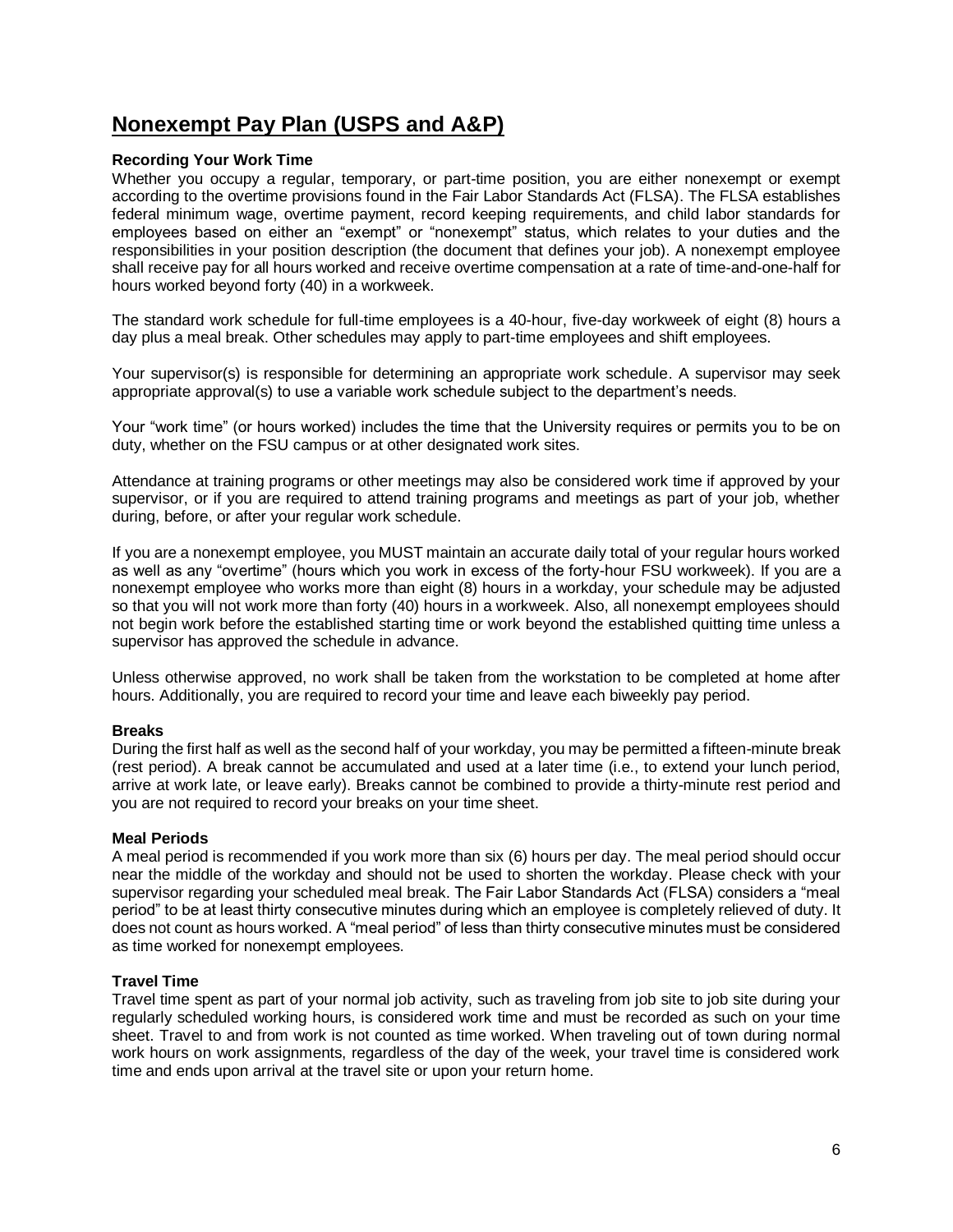### **Meetings and Conferences**

When your attendance at meetings and conferences is deemed beneficial to the University and/or may contribute to professional development and the effectiveness of your employment, attendance is considered time worked with supervisory approval.

### **Examinations and Interviews**

Examinations and/or job interviews pertinent to University employment are considered time worked with supervisory approval.

### **Overtime Pay and Overtime Compensatory Leave**

If you are a nonexempt employee and are required to work more than forty (40) hours in the established FSU workweek, you will be eligible for overtime pay (calculated as one and one-half times your regular rate of pay) or overtime compensatory leave. Overtime compensatory leave shall be cashed out annually for non-law enforcement employees. Your supervisor may require you to modify your work schedule to minimize overtime during the workweek. At no time can a nonexempt, non-law enforcement employee accrue more than one hundred and twenty (120) hours of overtime compensatory leave. Time earned over one hundred and sixty (160) hours shall be paid during the biweekly pay period in which it is earned.

#### **Straight-Time Compensatory Leave**

Nonexempt employees may earn straight-time compensatory leave if they work more than the required number of hours but less than forty (40) hours during the University workweek. This may occur due to additional hours being worked during workweeks for which 1) a holiday occurred; 2) an employee was summoned for jury duty; 3) the University closed. At no time can a nonexempt, non-law enforcement employee accrue more than eighty (80) hours of straight-time compensatory leave. Time earned over eighty (80) hours shall be paid during the biweekly pay period in which it is earned.

#### **Compensatory Leave Payouts**

Accrued compensatory leave is paid out annually for employees unless they are approved to retain their compensatory leave.

Supervisors may require leave to be taken to reduce accrued compensatory leave balances.

## **Exempt Pay Plan (USPS and A&P)**

As an exempt employee, you occupy a position where the duties and functions are primarily executive, professional, or administrative in nature and qualify for an exemption under the Fair Labor Standards Act. You are expected to work, at minimum, your scheduled hours unless out on approved leave. You are required to record your time and leave information each biweekly pay period.

A&P exempt employees are not paid overtime or granted compensatory leave for time worked in excess of their scheduled hours. However, they are eligible to earn straight-time compensatory leave when they are required by their supervisor to work during a University holiday.

USPS exempt employees shall receive payment or compensatory leave at the straight-time rate on an hourfor-hour basis for time worked beyond forty (40) hours in a workweek (or beyond their FTE for part-time employees).

At no time may an employee's straight-time compensatory balance exceed 80 hours. Accrued compensatory leave is paid out annually for employees unless they are approved to retain their compensatory leave.

Annual leave may be used only **after it has been approved by your supervisor in advance,** except in the case of a documented emergency. A part-time employee or an employee in less than full-time pay status earns annual leave proportional to the full-time rate.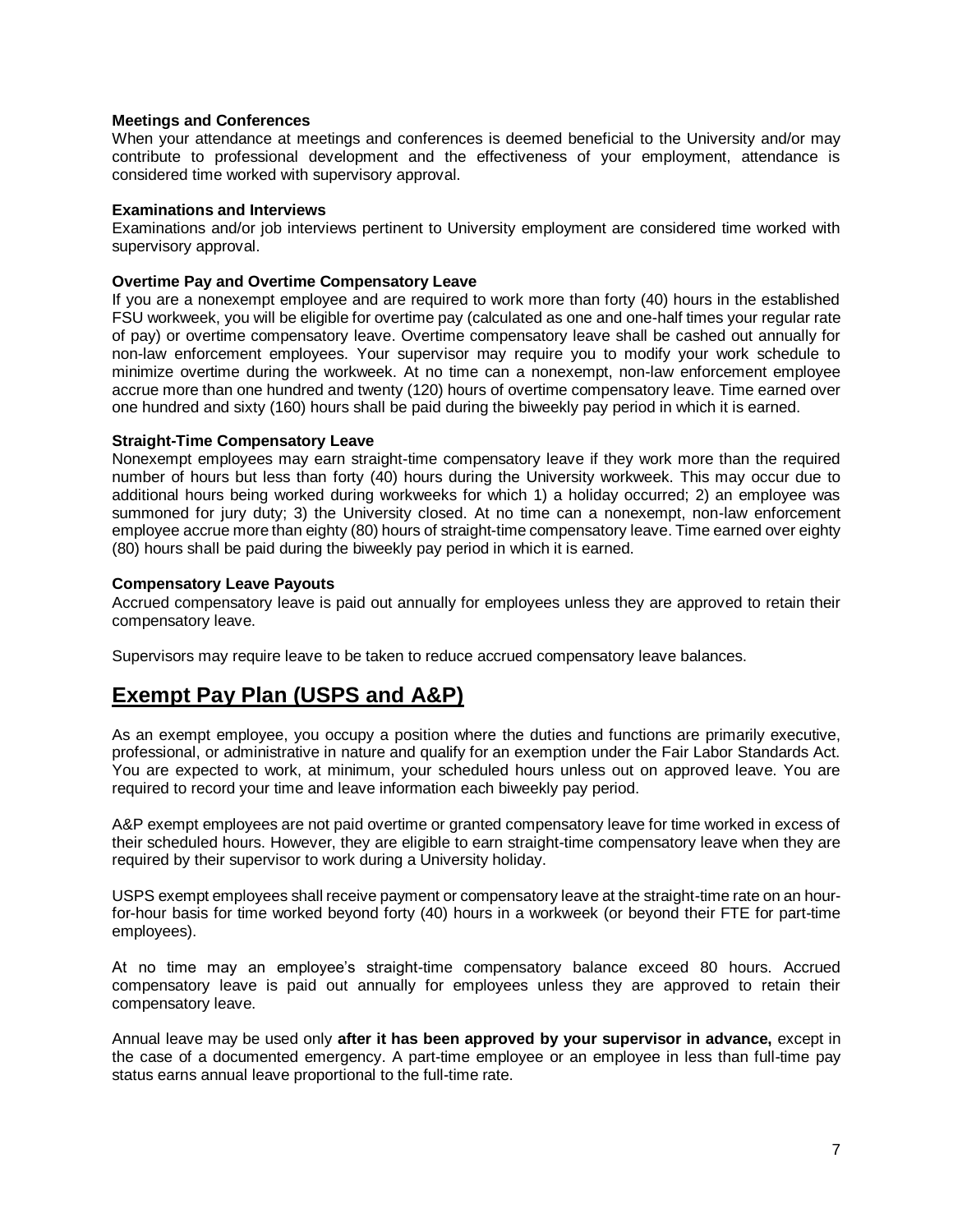Annual leave earned during any biweekly pay period is credited on the last day of the pay period and cannot be used until it is credited. Any annual leave earned in excess of two hundred and forty (240) hours must be used during the calendar year or it will be transferred to your sick leave balance.

A USPS employee with six (6) or more months of continuous Florida State University service who separates from the University may be paid for unused annual leave up to a lifetime maximum of two hundred and forty (240) hours. Upon re-employment by the University in a leave accruing position within one hundred (100) days, or upon layoff recall by the University within one year, all unpaid annual leave shall be restored and any annual leave paid at the time of separation shall be restored upon repayment by the employee.

## **General Pay and Work Policies**

## **Reporting to Work**

As an FSU employee, you are expected to report to work on a regular and consistent basis and report promptly at the start of your shift. You are considered late if you are not at your assigned work location at the time your shift starts. If you are more than seven (7) minutes late, your pay will be docked. Note that the "seven minute rule" is for timekeeping purposes only and does not provide a "grace period" associated with reporting to work on time. In certain circumstances, employees may be subject to disciplinary action for tardiness or excessive absenteeism.

## **Pay Day**

FSU employees are paid biweekly (generally every other Friday) based upon a payroll distribution schedule of 26.1 pay periods in a one-year period of time. Should a payday fall on a holiday, payment is normally made on the preceding day. Participation in direct deposit (Electronic Funds Transfer, EFT) using a United States bank account is required of all regular and temporary FSU employees, except those excluded by law. EFT is accomplished by completing the "Direct Deposit Authorization" form provided with the new hire paperwork. Once established as an employee in the OMNI HR system, an individual's banking information can be updated by the employee by accessing the OMNI Employee Self Service or by completing a new "Direct Deposit Authorization" form and submitting directly to FSU Payroll Services. Each biweekly pay period, pay statements may be viewed by accessing Employee Self Service in OMNI HR. Any paper payroll check issued to an employee will be distributed to the employee via the United States Postal Service to the employee's mailing address on record in the OMNI HR system. Please check all deductions each time you view your statement and should you have any concerns or questions, ask your departmental payroll representative for assistance.

## **Pay Increases**

The Florida Legislature may consider and authorize a salary increase for public employees annually. The amount, type of increase, and effective date of any increase may vary from year to year. Other pay increases are subject to available University funds and other pay criteria in the University's rules, regulations, policies, and procedures.

## **Payroll Deductions**

Certain federal and state deductions are mandatory and are deducted automatically from your paycheck. These deductions include federal income tax and social security taxes. Other payroll deductions may be made from your paycheck for State of Florida or FSU sponsored insurance programs, the United Way Community Campaign, tax-sheltered annuities, loan payments, etc. More information can be found about deductions in the section titled "Employee Benefits."

### **Hourly Rate**

If you are a full-time employee, you can determine your hourly rate by dividing your biweekly salary by eighty (80) hours. Part-time employees may calculate their hourly rate by dividing the gross pay by the number of hours worked in each biweekly pay period.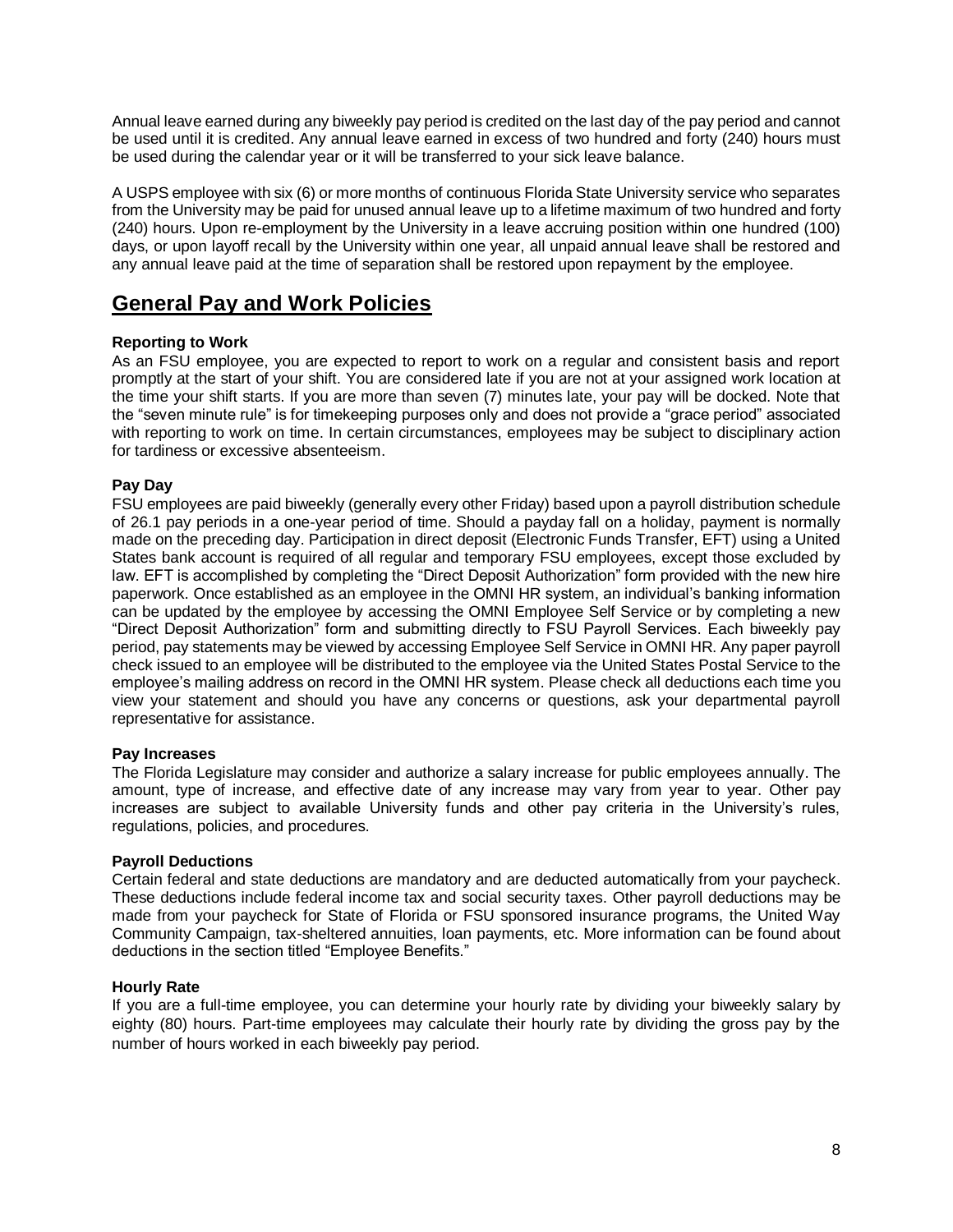## **Pay Band**

A pay band is a wide salary range with a minimum and maximum amount. Employees working in a classification assigned to a particular band may be paid an amount within that band.

### **Classification**

Your job classification is determined from the duties and responsibilities outlined in the job description. Your hiring department should supply you with a copy of your current position description at the time of employment.

## **Reclassification**

If duties and responsibilities of your position have changed significantly enough to warrant a review or a new classification, you or your supervisor may request for Human Resources to conduct a reclassification study. A reclassification will be approved only if there is a change in the level of responsibilities or nature of the job. Seniority, years of service, job performance, or ability to handle an increased volume of work, though appreciated by FSU, are factors that will not be considered in determining if the position warrants a reclassification. Specifically, classification focuses on responsibilities of the position and not the person doing the job.

Reclassification studies result in one of three outcomes: 1) the position is upgraded to a higher level consistent with the assigned duties; 2) the position is downgraded to match the assigned duties; or 3) the classification remains the same but the department may update the position description to reflect current duties.

## **Falsification**

Falsification of any employment records, including but not limited to employment applications and Pay and Leave reports, is grounds for disciplinary action, up to and including dismissal under University regulations and other applicable sanctions under Chapter 837.06, Florida Statutes.

## **Employment Opportunities**

### **Job Vacancies**

Florida State University's Office of Human Resources posts job vacancies daily. A listing of all job vacancies is available on the Office of Human Resources [website.](http://www.jobs.fsu.edu/) You may obtain information about a specific position by calling Employment and Recruitment Services at (850) 644-6034. Florida State University is an Equal Opportunity/Access/Affirmative Action Employer.

### **Reassignment/Promotion**

You may apply for job vacancies that may result in a reassignment or promotion by submitting an online application via OMNI Self Service for specific positions for which you wish to be considered.

### **Layoff**

The University will only lay off employees if there is a business need to do so. Examples of business needs include, but are not limited to, adverse financial circumstances; reallocation of resources; reorganization of programs or functions; curtailment or abolishment of programs or functions; shortage of work; or a material change of duties. In the event of a layoff of employees, a determination of which employees to retain and which employees to separate would be based on business needs and the qualifications of the employees in the department in which the layoff occurs.

Layoffs and recall of employees will conform to established policies and procedures of the University.

Employees subject to layoff will be contacted by the Employee & Labor Relations section of the Office of Human Resources.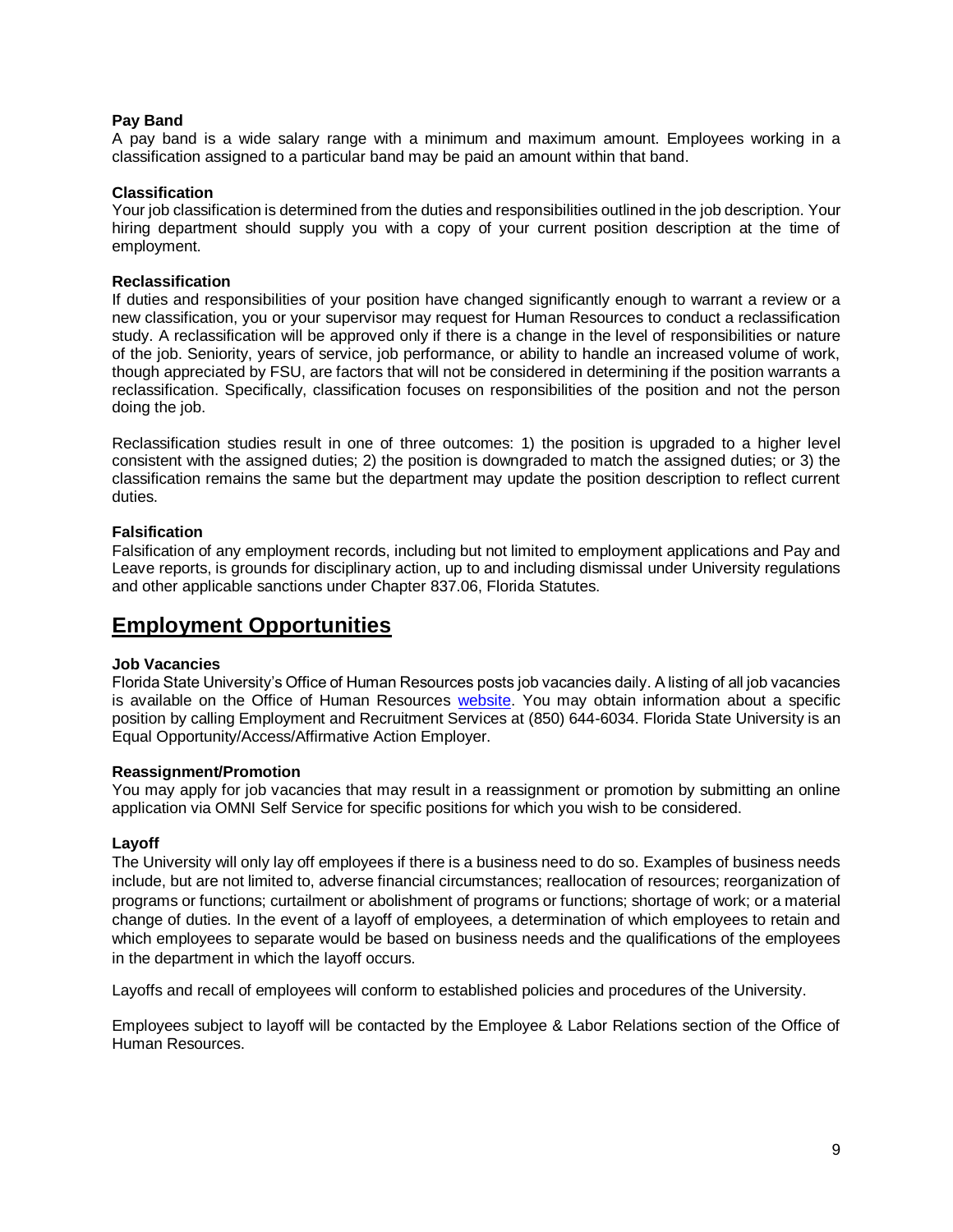## **Holiday and Leave Policies**

### **Holidays**

The following holidays are observed by the University through closing all offices and units in which functions can be discontinued without affecting service to the University and public:

New Year's Day **Veterans Day** Martin Luther King, Jr. Day Thanksgiving Day Memorial Day **Friday** after Thanksgiving Independence Day Christmas Day Labor Day

Holidays that fall on Sunday are observed on the following Monday and those falling on a Saturday are observed on the preceding Friday.

A&P and USPS employees who are required to work on a holiday will be credited with straight-time compensatory leave equal to the time on duty, not to exceed eight (8) hours, when they work more than the required hours for the workweek.

### **Sick Leave**

As a full-time A&P or USPS employee, you will earn four (4) hours of sick leave for each biweekly pay period in which you are in pay status, work, and/or leave with pay.

A part-time employee earns sick leave in proportion to the time actually worked and/or on a leave with pay status each biweekly pay period. There is no limit to the amount of sick leave you may accrue.

Sick leave should be saved for those times when you are too ill to work. Sick leave may also be used for taking time off for personal appointments with a physician, dentist, or other recognized healthcare provider. You may be required to show proof of your illness or disability by submitting a doctor's statement prior to the approval of sick leave with pay. Sick leave may also be used for the illness, injury, health care appointments, or death of a member of your immediate family. An immediate family member defined for leave purposes by the University is a spouse, grandparent, parent, brother, sister, children, and grandchildren of both the employee and the employee's spouse.

If for any reason you will be late or cannot report to work due to illness, let your supervisor know prior to the start of your shift or as soon as possible. Please consult your supervisor regarding the procedures for reporting absences. Failure to properly report absences could result in disciplinary action.

Employees may be required to furnish a medical certification after three (3) absences due to illness within a 30 consecutive day period. This medical certification must be furnished before any further sick leave or leave without pay will be approved. Medical certification is required after ten (10) or more consecutive days of absence. Employees who are on sick leave and know that their use of sick leave has exceeded these policy limits should obtain medical certification prior to returning to work.

Medical certification may be required from an employee at any time by their immediate supervisor or appropriate authority if an employee has been put on notice for excessive absenteeism or if there is sufficient cause to do so. However, it is the policy of FSU not to require medical certification for routine doctor appointments or minor family illness.

Partial payment for accrued sick leave will be paid upon termination from the University after ten years of creditable service. For further information, refer to Human Resources Policies and Procedures located on the Human Resources [website.](https://policies.vpfa.fsu.edu/policies-and-procedures/faculty-staff)

### **Annual Leave (A&P)**

All full-time A&P employees will accrue annual leave at the rate of 6.769 hours biweekly. Employees who are in pay status less than a full pay period or are part-time will accrue leave at the pro-rated amount. Leave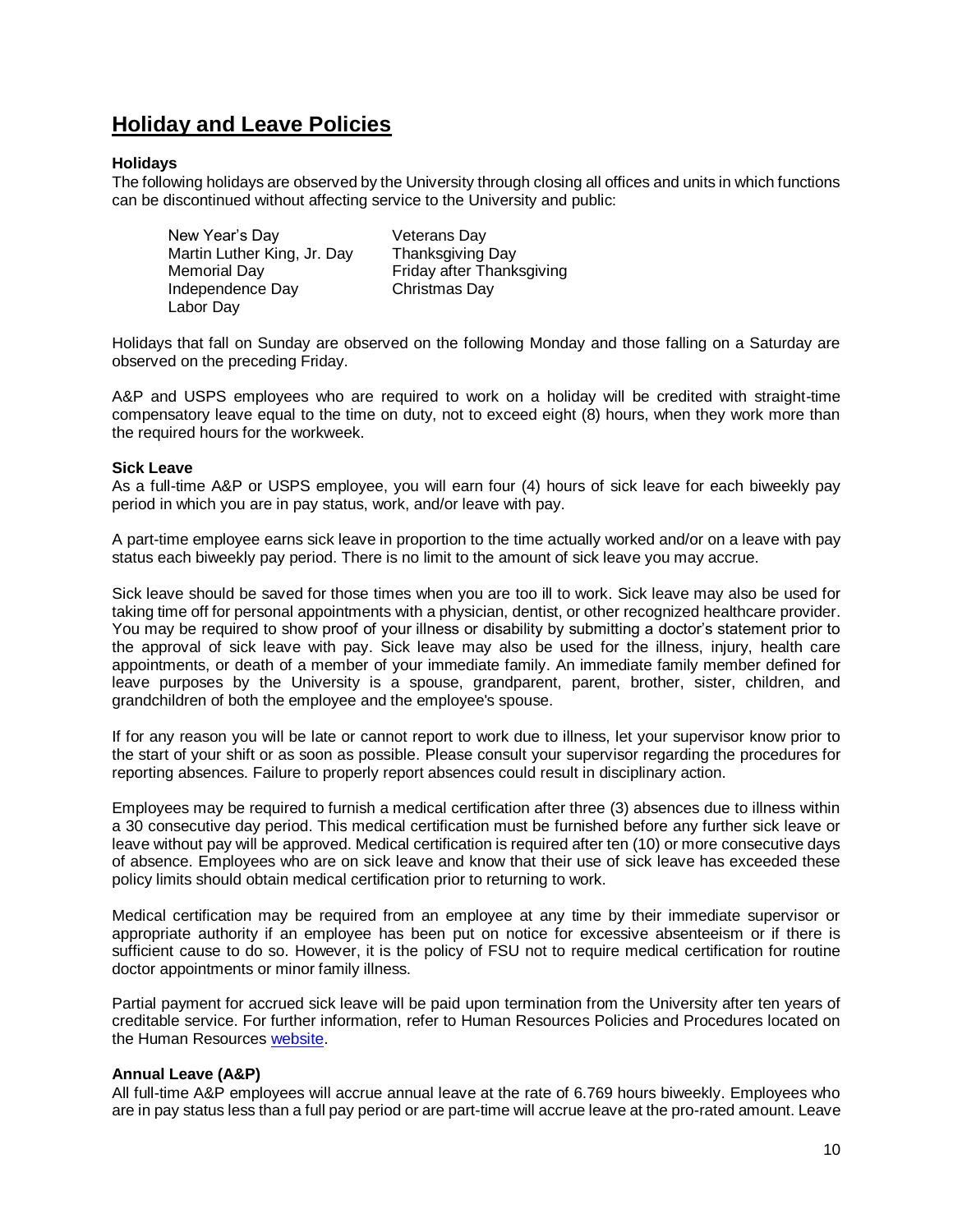earned is credited at the end of the last day of the pay period and cannot be used until it is credited. Upon termination, an A&P employee may be paid for up to a lifetime maximum of three hundred and fifty two (352) hours of unused annual leave. Any accrual earned in excess of three hundred and fifty two (352) hours must be used during the calendar year or it will be transferred to the employee's sick leave balance.

### **Annual Leave (USPS)**

All full-time USPS employees who are filling established positions earn annual leave based on their creditable service as follows:

| <b>USPS Service</b>              | <b>Biweekly Hours</b> |
|----------------------------------|-----------------------|
| $0 - 60$ months / Up to 5 years  |                       |
| 61 – 120 months / $5 - 10$ years | 5                     |
| Over 120 months / Over 10 years  | 6                     |

Annual leave may be used only **after it has been approved by your supervisor in advance,** except in the case of a documented emergency. A part-time employee or an employee in less than full-time pay status earns annual leave proportional to the full-time rate.

Annual leave earned during any biweekly pay period is credited on the last day of the pay period and cannot be used until it is credited. Any annual leave earned in excess of (240) hours must be used during the calendar year or it will be transferred to your sick leave balance.

A USPS employee with six (6) or more months of continuous Florida State University service who separates from the University may be paid for unused annual leave up to a lifetime maximum of (240) hours. Upon reemployment by the University in a leave accruing position within one hundred (100) days, or upon layoff recall by the University within one year, all unpaid annual leave shall be restored and any annual leave paid at the time of separation shall be restored upon repayment by the employee.

## **Personal Holiday (USPS)**

All full-time USPS employees are eligible for one eight-hour personal holiday each fiscal year with proportionate accrual for part-time employees. If the personal holiday leave is not taken during the fiscal year, it is forfeited on June 30 each year. Supervisory approval must be obtained **prior** to taking this personal holiday. The personal holiday must be used in full and cannot be split for use on multiple days except when the employee's shift crosses midnight.

### **Sick Leave Pool**

FSU offers employees the opportunity to become a member of the FSU Sick Leave Pool. This benefit option will provide you with paid sick leave should you experience a personal catastrophic illness after you have used all accrued sick, annual, personal holiday, and compensatory leave. A catastrophic illness is defined as a severe condition or combination of conditions affecting the mental or physical health of the employee which has resulted in a life-threatening condition and/or has had a significant and major impact on life functions. Requests to use leave from the pool are reviewed by the Sick Leave Pool Committee.

To join the Sick Leave Pool, you must have one year of University service, donate eight (8) hours of sick leave to the pool, have a balance of at least sixty-four (64) hours after you make the donation, and have an average yearly sick leave usage of less than nine (9) days. Applications for membership in the Sick Leave Pool are subject to approval of the Sick Leave Pool Committee, a representative group of FSU employees. You may apply to join the pool within thirty (30) days after completing one year of service, within thirty (30) days of transfer from a state agency or public university where you were a sick leave pool member, or during the open enrollment period for the Sick Leave Pool. Please contact the Office of Human Resources for more information about the FSU Sick Leave Pool, or visit our [website.](https://www.hr.fsu.edu/?page=attendance_leave/attendance_leave_sick_leave_pool)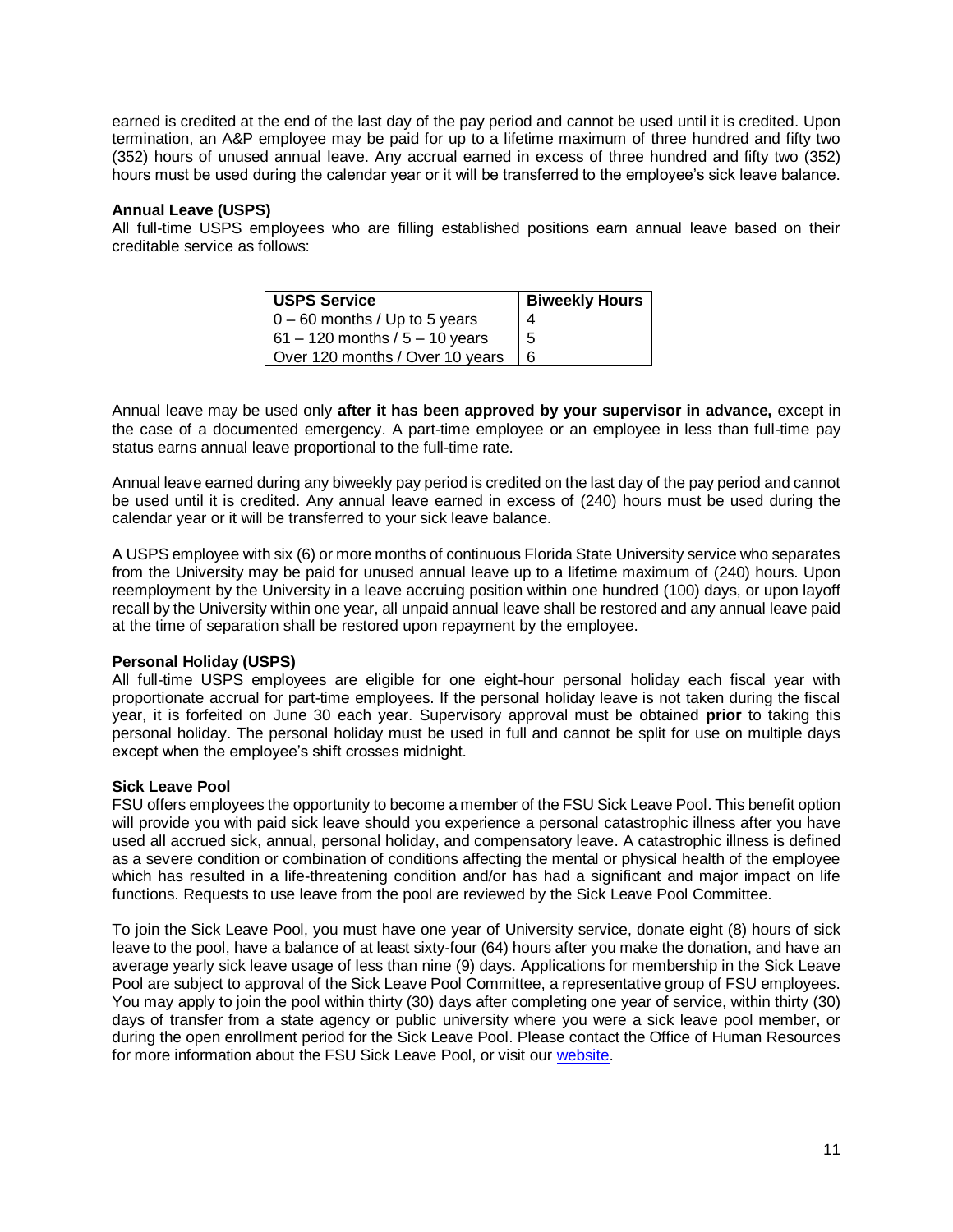## **Administrative Leave**

Administrative leave is not charged against your individual leave balances and is granted to keep you in full pay status under certain circumstances. Typically, it is authorized only in an amount necessary to bring you up to your regular FTE and/or forty (40) hour workweek schedule. No type of administrative leave shall be accrued for payment at a later date. Some typical situations in which administrative leave is authorized subject to supervisory approval are:

- Jury duty If you are called to serve as a juror or subpoenaed as a witness, you will be granted administrative leave not to exceed the number of hours in your normal workday. Jury or witness fees shall be retained by you unless they are within the scope of your duties. Administrative leave will not be granted for court attendance if you are engaged in personal litigation or serve as a paid expert witness.
- Short-term military training Administrative leave shall apply for annual field training or other active duty for training exercises upon presentation of a copy of official orders issued pursuant to the authority of Title 10 or Title 32 United States Code. Such leave shall not exceed two hundred and forty (240) hours within one fiscal year.
- Death in immediate family Upon appropriate request, an employee will be granted two (2) days of administrative leave upon the death of an immediate family member as defined in FSU policy.
- Official emergency closing of University facilities Administrative leave shall be provided for official closing of University facilities.

## **Advanced Annual Leave for Natural Disasters**

There are times when emergency conditions do not result in University closures but individual employees are unable to report to work in the period following a natural catastrophe because of danger to human life and/or property. In such cases, departments may, with appropriate Vice Presidential approval, advance up to five (5) days of annual leave to employees. This advancement is granted on a case-by-case basis in instances when an employee is unable to report to work due to mandatory evacuation, hazardous or unsafe travel conditions, or severe damage to primary residence located in an area that a state of emergency has been declared.

### **Military Leave**

An employee ordered to active military service will, upon presentation of a copy of orders, be granted a leave of absence in accordance with federal regulations. The first thirty (30) calendar days of such leave will be with full pay provided official written orders have been received. At the end of the first thirty (30) calendar days and with the approval of the supervisor and appropriate administrator, the employee may use accrued personal leave. If the employee has no leave, or chooses not to use it, the employee will be placed on leave without pay during the remainder of the military leave while retaining applicable University benefits.

### **Parental Leave**

The Office of Human Resources administers Parental Leave procedures for all employees in accordance with [Chapter 110.221, Florida Statutes](http://www.leg.state.fl.us/statutes/index.cfm?App_mode=Display_Statute&Search_String=&URL=0100-0199/0110/Sections/0110.221.html) and applicable [University Regulations.](http://regulations.fsu.edu/regulations/adopted-regulations) Parental Leave is designated as unpaid leave for the father or mother of a child who is born to or adopted by that parent.

Under Parental Leave, all employees, including Other Personal Services (OPS) employees, shall be granted up to six months of unpaid leave when they become a biological or adoptive parent. Parental Leave shall not begin more than two weeks prior to the expected date of the child's arrival unless otherwise approved by the supervisor and Chief Human Resources Officer.

The supervisor, Dean, Director, or Department Head are responsible for recommending approval of the request for Parental Leave, with final approval from the Chief Human Resources Officer.

The supervisor may grant other leaves of absence with or without pay prior to the effective date of the Parental Leave. The supervisor may also grant an extension of leave upon consultation with Human Resources and in accordance with the Attendance and Leave regulations, policies, and procedures.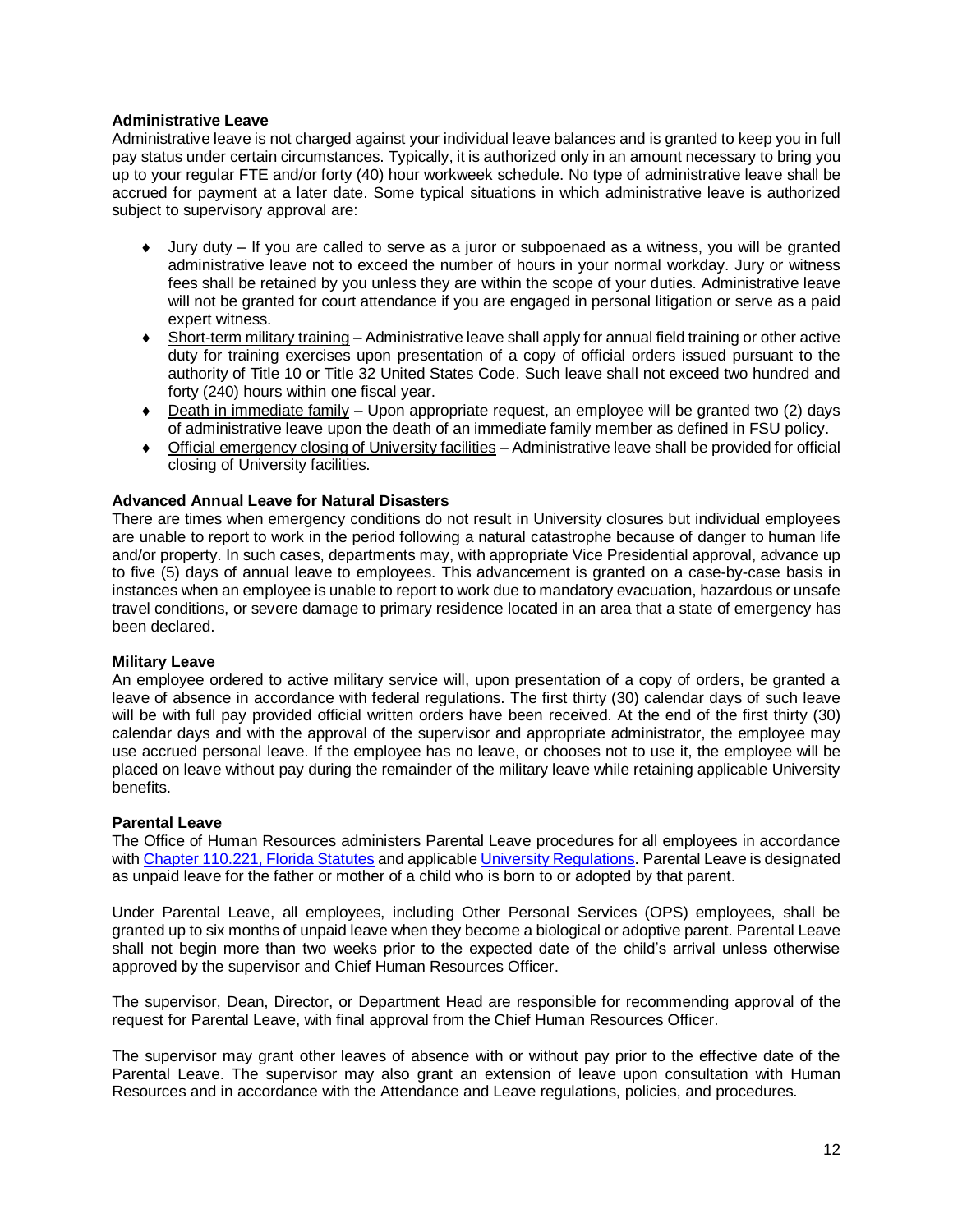To request Parental Leave, the employee should complete the first two pages of the [FMLA/Parental Leave](http://www.hr.fsu.edu/PDF/Forms/timeandleave/FMLA-PL_Request_And_Notice.pdf)  [Request and Notice Form](http://www.hr.fsu.edu/PDF/Forms/timeandleave/FMLA-PL_Request_And_Notice.pdf) and obtain the supervisor's acknowledgment on the third page of the form. The form should then be sent to Human Resources for processing and approval. Once the FMLA/Parental Leave Request and Notice Form is processed, the employee will be provided with the Notice of Eligibility Rights and Responsibilities and the Health Care Provider Certification form. The completed Health Care Provider Certification is required prior to Parental Leave being granted.

Human Resources shall notify the employee in writing as to the period of leave to be granted, clearly specifying the date the employee will return to duty and that the employee will return to the same position or to an equivalent position with equivalent pay and seniority, retirement, fringe benefits, and other service credits accumulated prior to the leave period.

While Parental Leave is unpaid leave, the employee may request and be approved to use accrued leave to cover any part of the six-month period until all or any part of the employee's accrued leave has been used. The request to use leave with pay should be included in the FMLA/Parental Leave Request and Notice Form. Should accrued leave be used during Parental Leave, the employee shall be entitled to accumulate all benefits granted under paid leave status.

Parental Leave is a qualifying condition under th[e Family and Medical Leave Act](http://www.dol.gov/dol/topic/benefits-leave/fmla.htm) (reference th[e Family and](http://policies.vpfa.fsu.edu/policies-and-procedures/faculty-staff/attendance-and-leave#E1.7)  [Medical Leave](http://policies.vpfa.fsu.edu/policies-and-procedures/faculty-staff/attendance-and-leave#E1.7) policy).

## **FMLA**

The Office of Human Resources administers Family and Medical Leave (FML) procedures for eligible employees in accordance with the [Family and Medical Leave Act of 1993](http://www.dol.gov/dol/topic/benefits-leave/fmla.htm) (FMLA), [University Regulations,](http://regulations.fsu.edu/regulations/adopted-regulations) and applicable collective bargaining agreements.

FMLA provides eligible employees, including Other Personal Services (OPS) employees, up to twelve (12) weeks of unpaid leave in a 12-month period. To be eligible for FML, an employee must meet the following requirements:

- Have a minimum twelve (12) months of employment with the University. The twelve (12) months of total University employment does not have to be consecutive and must be within a seven-year period from the FML request date.
- Have worked a minimum of one thousand two hundred and fifty (1,250) hours, not including leave used and/or holidays, in the twelve-month period preceding the beginning of the leave.

To request FML, the employee should complete the first two pages of the [FMLA/Parental Leave Request](http://www.hr.fsu.edu/PDF/Forms/timeandleave/FMLA-PL_Request_And_Notice.pdf)  [and Notice Form](http://www.hr.fsu.edu/PDF/Forms/timeandleave/FMLA-PL_Request_And_Notice.pdf) and obtain the supervisor's acknowledgment on the third page of the form. The form should then be sent to Human Resources for processing and evaluation of the employee's eligibility. Once the FMLA/Parental Leave Request and Notice is processed, the employee will be provided with the Notice of Eligibility Rights and Responsibilities and Health Care Provider Certification, if applicable. The completed Health Care Provider Certification is required prior to FML being granted.

The University uses a "rolling" 12-month period to assess an employee's available FML entitlement, rather than a calendar year or academic year. This 12-month period is measured backward from the date an employee initiates the use of any FML. Under the rolling 12-month period, each time an employee takes FML, the remaining entitlement is any unused balance of the twelve (12) weeks that has not been used during the immediately preceding twelve (12) months. FML is unpaid; however, employees are to report accrued paid leave (vacation, sick, compensatory, and personal holiday) in conjunction with the unpaid FML taken. FML should also be appropriately coded in OMNI by the time/leave entry coordinator. For information regarding how to enter FML in OMNI, refer to th[e FMLA/Parental Leave Time Entry Instructions.](http://www.hr.fsu.edu/PDF/Publications/timeandleave/FMLA-Time_Entry_Instructions.pdf)

While an employee is on FML, the University continues to pay the employer portion of the employee's insurance premiums. The employee is responsible for continuing payment of the employee portion of the premiums. The University will not pay for any other elected benefits. Employees must contact the [Benefits](http://hr.fsu.edu/index.cfm?page=FacultyStaff_Insurance_InsuranceHomepage&NAV2=Insurance)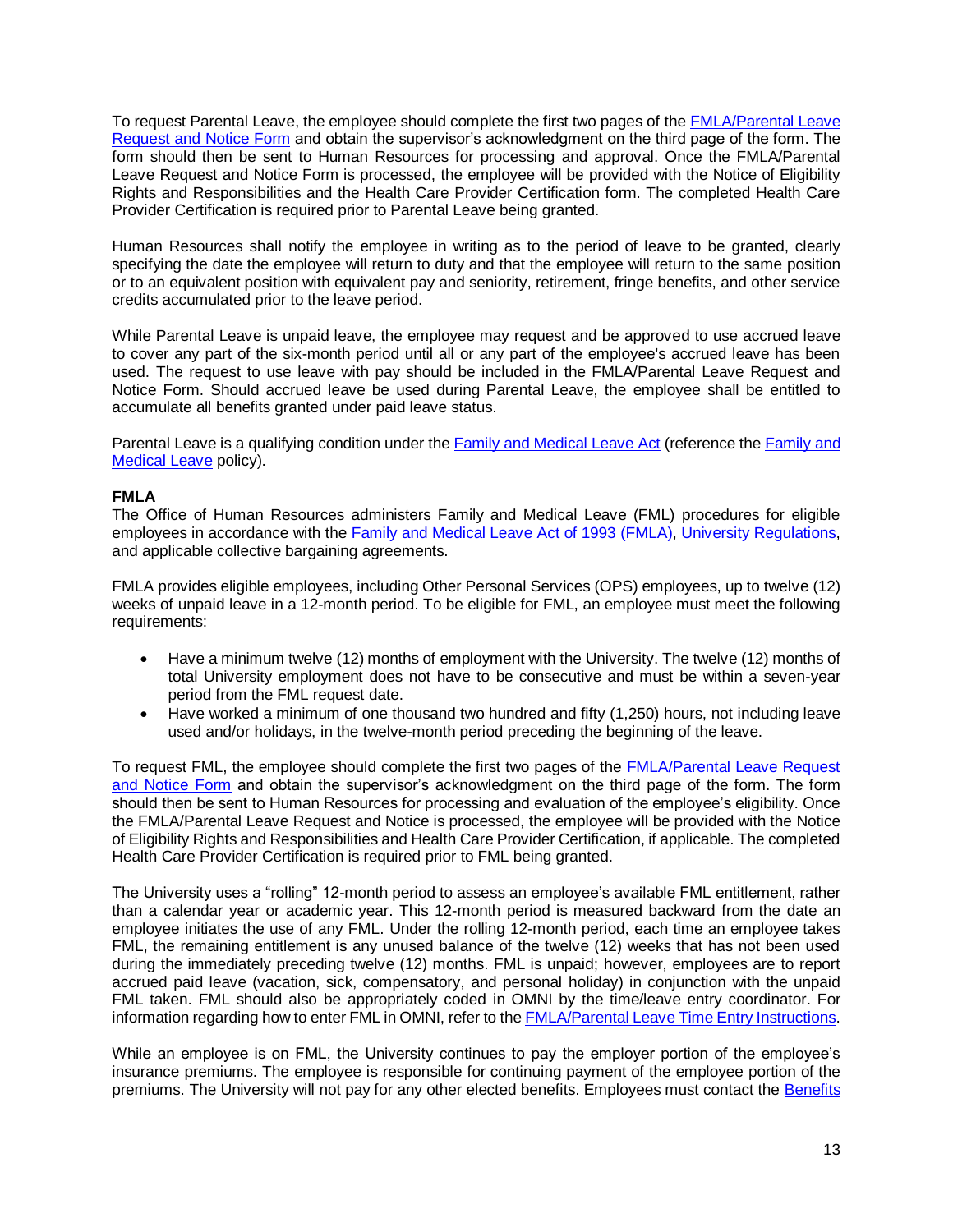[Office in Human Resources a](http://hr.fsu.edu/index.cfm?page=FacultyStaff_Insurance_InsuranceHomepage&NAV2=Insurance)t (850) 644-4015 prior to any leave of absence, with or without pay, to ensure correct and timely payment of contributions for insurance coverage.

Employees on continuous FML for their own serious health condition who have absences exceeding five (5) business days are required to furnish a Fitness for Duty Statement before returning to work. The Fitness for Duty Statement is a written statement from a health care provider stating that the employee is fit to return to work. Employees will not be restored to active employment until a Fitness for Duty Statement has been received. All Fitness for Duty Statements should be submitted to the FMLA Administrator in Human Resources to be placed in the employee's confidential medical file.

The Family and Medical Leave Act is complex and you are urged to seek counsel from Human Resources regarding the use of FML. Further information regarding the employee's rights under the FMLA can be found on the Human Resources [website.](http://hr.fsu.edu/?page=eoc/eoc_fmla)

### **Other Unpaid Leave**

You may be granted other unpaid leave from your position, not to exceed twelve (12) calendar months, provided your department head deems such leave to be justified and not detrimental to the department's operations. Your supervisor, the appropriate Vice President, and the Chief Human Resources Officer must approve such leave.

## **Employee Benefits**

If you are an employee hired in a salaried position (USPS, A&P, or Faculty) or appointed into a salaried position on emergency or temporary status, you are eligible to participate in the benefit plans offered by FSU. It is essential that you make your decision to either enroll or not enroll in the insurance plans within sixty (60) days from your date of hire or you will not have the opportunity again until the annual open enrollment period or unless you experience a Qualifying Status Change (QSC) event.

Should you experience a QSC, you have sixty (60) days from the time the event occurs to make coverage changes. Should you fail to make the change in this period, you must wait until the annual open enrollment period.

A new FSU employee must complete the online [New Employee Orientation](https://hr.fsu.edu/?page=neonline/neonline_home) to obtain further information regarding benefits. For additional information, visit the Benefits section of the Human Resources [website.](http://www.hr.fsu.edu/)

### **The State of Florida Pre-tax Benefits Plan**

The State of Florida Pre-tax Benefits Plan allows an employee to pay for benefits from gross earnings before taxes are calculated. Participation in this is automatic. To waive participation, an employee must submit a Pre-tax Premium Waiver form.

### **Health Insurance**

The State of Florida provides comprehensive health insurance programs for you, your spouse and children through the State employee's Preferred Provider Organization (PPO) plan or a Health Maintenance Organization (HMO) plan. Both offer a Standard Plan and a High Deductible Health Plan (HDHP). These plans provide hospitalization, physician and pharmaceutical coverage. The coverage will be effective the first of the month following enrollment and the payment of the first month's premiums through payroll deduction or personal check. The State of Florida pays a portion of the premium for all salaried employees. You will not be permitted to change coverage unless you experience a QSC.

### **Life Insurance**

The State of Florida provides life insurance coverage with a corresponding amount of Accidental Death and Dismemberment Insurance. The amount of coverage is equal to \$25,000. The State pays the premium for all full-time salaried employees. Additional optional life insurance coverage is available in amounts up to seven times your annual base salary. Optional life insurance premiums are paid entirely by the employee at reduced group rates and are payroll deducted on a post-tax basis.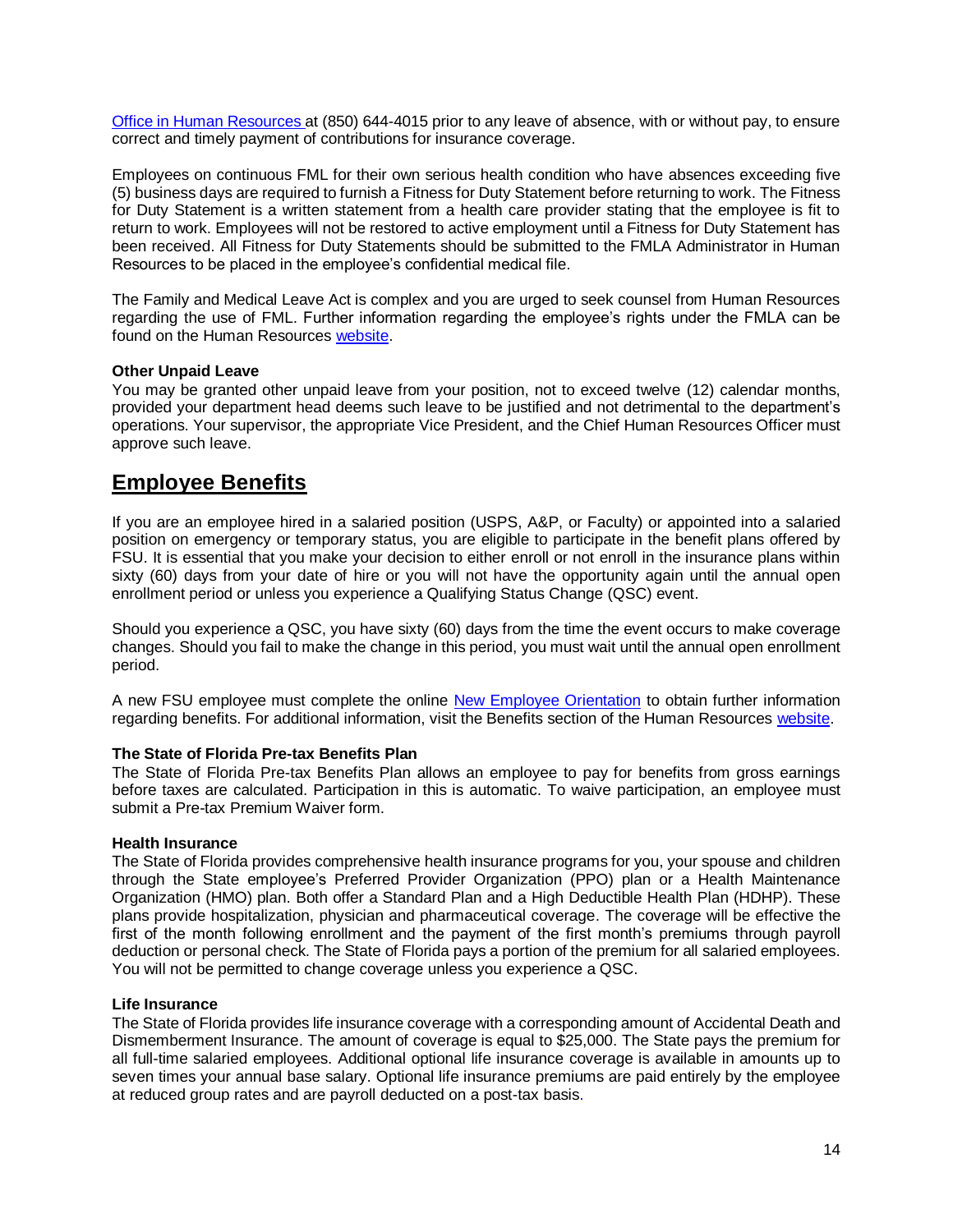## **Supplemental Insurance Plans**

Supplemental insurance plans are offered to provide coverage for pre-tax insurance plans (dental, vision, hospitalization, intensive care, cancer, short-term disability, and accident) and post-tax benefits (long-term care, long-term disability, and optional life insurance). Supplemental insurance coverage premiums are an employee pay-all benefit available through payroll deduction.

## **Flexible Spending Accounts (FSA)**

One of the features offered through the Pre-tax Benefits Plan is the option of a Health Care FSA and/or Dependent Care FSA. Contributions to these accounts are on a pre-tax basis and offer reimbursement to you for eligible dependent care and health-related expenses. Consider the amount that you will authorize for pre-tax payroll deduction should you choose to open either a Health Care FSA or Dependent Care FSA.

## **Annual Open Enrollment for Benefits**

Each year, the State of Florida has an open enrollment period. During this period, employees may make changes to their benefits. Such changes include, but are not limited to: electing new coverage, adding or dropping dependents, changing health and supplemental companies, electing to participate in a flexible spending account, or canceling coverage. Enrollments and/or changes made by employees during the open enrollment period will be effective January 1 of the following year. It is the employee's responsibility to make the necessary changes during this specific period. If you do not make such changes during open enrollment or do not experience a qualifying status change event during the year, you must wait until the next annual open enrollment period to make coverage changes.

### **Employee Tuition Scholarship**

As a salaried full-time staff member of FSU, you may be eligible for the Employee Tuition Scholarship. Eligible employees may enroll in up to two academic classes totaling no more than six credit hours of instruction per term at FSU without having to pay tuition and most fees.

## **Miscellaneous Programs**

The University offers several programs available to employees through payroll deduction, including Florida Prepaid College Program, Florida College Investment Plan, and membership at the Leach Recreational Center and Fitness & Movement Clinic.

## **Seminole Savings**

This employee discount program offers discounts on products and services at local, state, and national businesses serving our employees' diverse needs and interests.

## **Retirement**

The State of Florida provides comprehensive retirement programs for state and university employees. Newly hired employees must satisfy the enrollment criteria to participate in the Florida Retirement System (FRS) Pension Plan, Investment Plan, or the Optional Retirement Plan (ORP). Membership in the FRS Pension Plan or Investment Plan is compulsory for USPS employees working in a full-time or part-time regularly established salary position. Faculty and A&P employees have the option of electing FRS Pension Plan, Investment Plan, or the Optional Retirement Plan (ORP). All plans require a mandatory employee contribution.

The FRS Pension Plan is a defined benefit plan and requires eight (8) years of FRS service to vest and receive a retirement benefit. The University pays contributions to the plan and the amount contributed is based on a percentage of the employee's salary as established by state law. The monthly benefit at retirement is based on a calculation of final average salary, years of service, and a percentage factor. Normal retirement occurs at age sixty-five (65) and vested or any age after thirty-three (33) years of service and employees will not be subject to a reduction in benefits. Employees may also participate in the Deferred Retirement Option Program (DROP), which allows you to retire and begin accumulating your retirement benefits without terminating employment for up to sixty (60) months from the date you first reach normal retirement. There is a one lifetime switch allowed between the FRS Pension Plan and the FRS Investment Plan.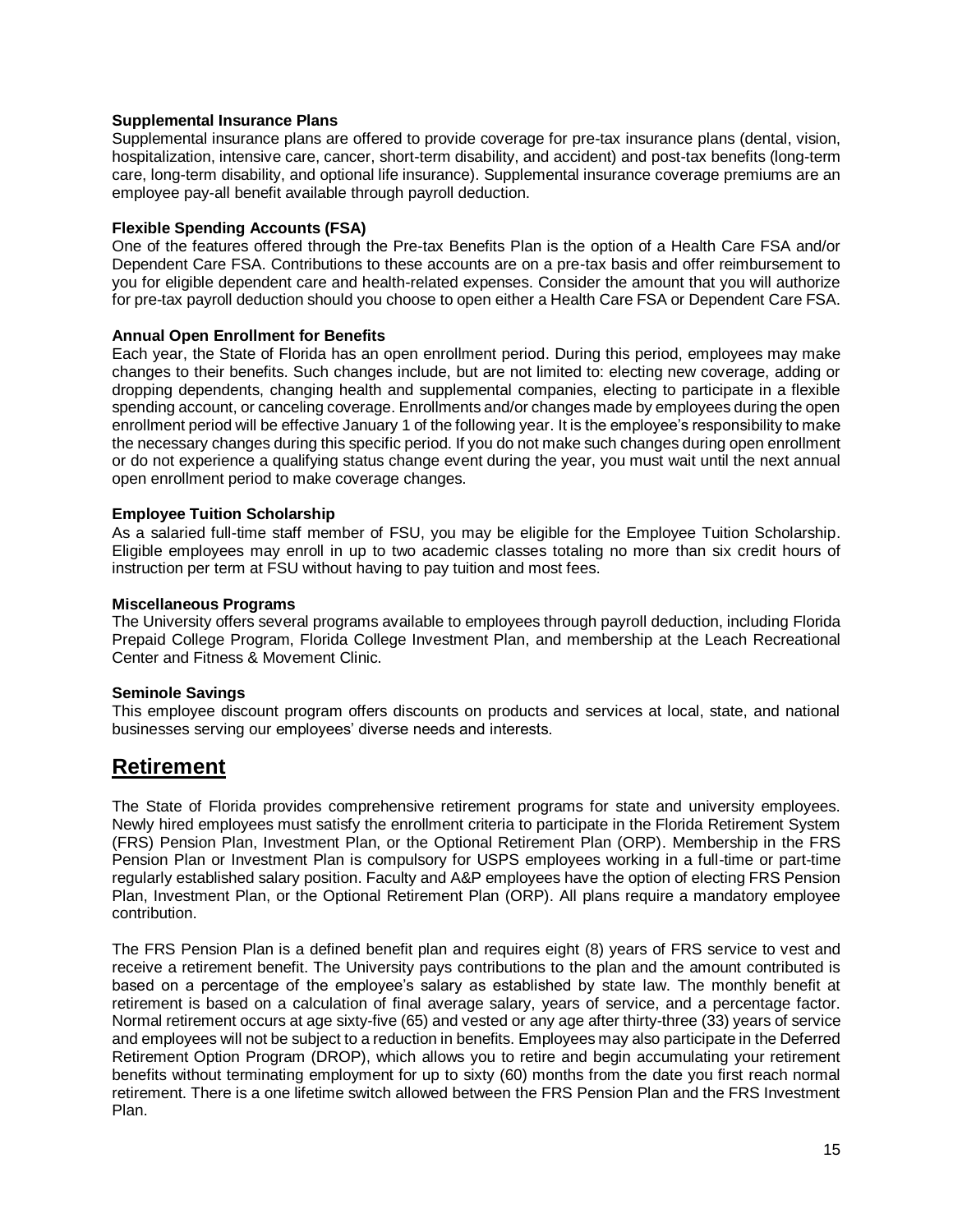The FRS Investment Plan is a defined contribution plan and requires one year of FRS service to vest. The University contributes a percentage of earnings, as defined by state law, to a participant's account. Members receive income at retirement based on the amount of funds contributed, the investment earnings of those funds, and the type of payout selected. The Investment Plan directs contributions to individual member accounts, and the participant allocates contributions and account balance among various investment funds. There is a one lifetime switch allowed between the FRS Investment Plan and the FRS Pension Plan.

The ORP is a defined contribution plan providing for immediate vesting. The University contributes a percentage of earnings to a participant's account as defined by state law. Members receive income at retirement based on the amount of funds contributed, the investment earnings of those funds, and the type of payout selected. All ORP members must select an investment option and sign a contract within the first ninety (90) days of employment to activate their membership. Failure to elect ORP membership within the ninety (90) days will result in enrollment in either the FRS Pension Plan or the FRS Investment Plan. Members have several companies available as investment choices. Employees may make voluntary employee contributions to their ORP account.

## **Tax Sheltered Annuities (403b) and Deferred Compensation (457)**

The University tax sheltered annuity program and the deferred compensation program offer a variety of plans and investment options available under Section 403(b) and Section 457 of the Internal Revenue Code. Employees may reduce their taxable income by contributing to either or both. Enrollment may occur at any time and all employees may participate. To obtain a current listing of approved companies, visit the Benefits section of the Human Resources [website](https://hr.fsu.edu/?page=benefits/retirement/retirement_home) or contact the Benefits section at (850) 644-4015.

## **Roth 403(b)**

The Roth 403(b) allows individuals to contribute after-tax dollars to an account in which the earnings will grow tax-free. Withdrawal of earnings will not be taxed if certain requirements are met. Employees have the option of directing 403(b) contributions to either a regular 403(b) or a Roth 403(b) or some combination of the two plans as long as those contributions do not exceed that year's contribution limits. For more information, visit the Benefits section of the Human Resources [website](https://hr.fsu.edu/?page=benefits/retirement/retirement_home) or contact the Benefits section at (850) 644-4015.

## **University Services Available to You**

## **Personnel File**

The official personnel file is maintained by the Office of Human Resources. Each employee's official personnel file may include the following: employment application, personnel/payroll changes (appointment/promotion, etc.), performance evaluations, disciplinary actions, insurance applications, and other information related to employment.

Under [Chapter 119, Florida Statutes,](http://www.leg.state.fl.us/statutes/index.cfm?App_mode=Display_Statute&URL=0100-0199/0119/0119.html) most documents within the personnel files are considered public record and may be reviewed by anyone upon request. Records of sworn law enforcement personnel are generally excluded from review by the public.

### **University Facilities**

University facilities serve all staff employees as well as students and faculty. Facilities that you may use include:

- ◆ Bookstore
- ◆ Food service facilities
- ◆ Golf course and tennis courts
- ◆ Health and Wellness Center
- ◆ Leach Recreation Center
- Public lectures, art exhibits, movies, plays, and concerts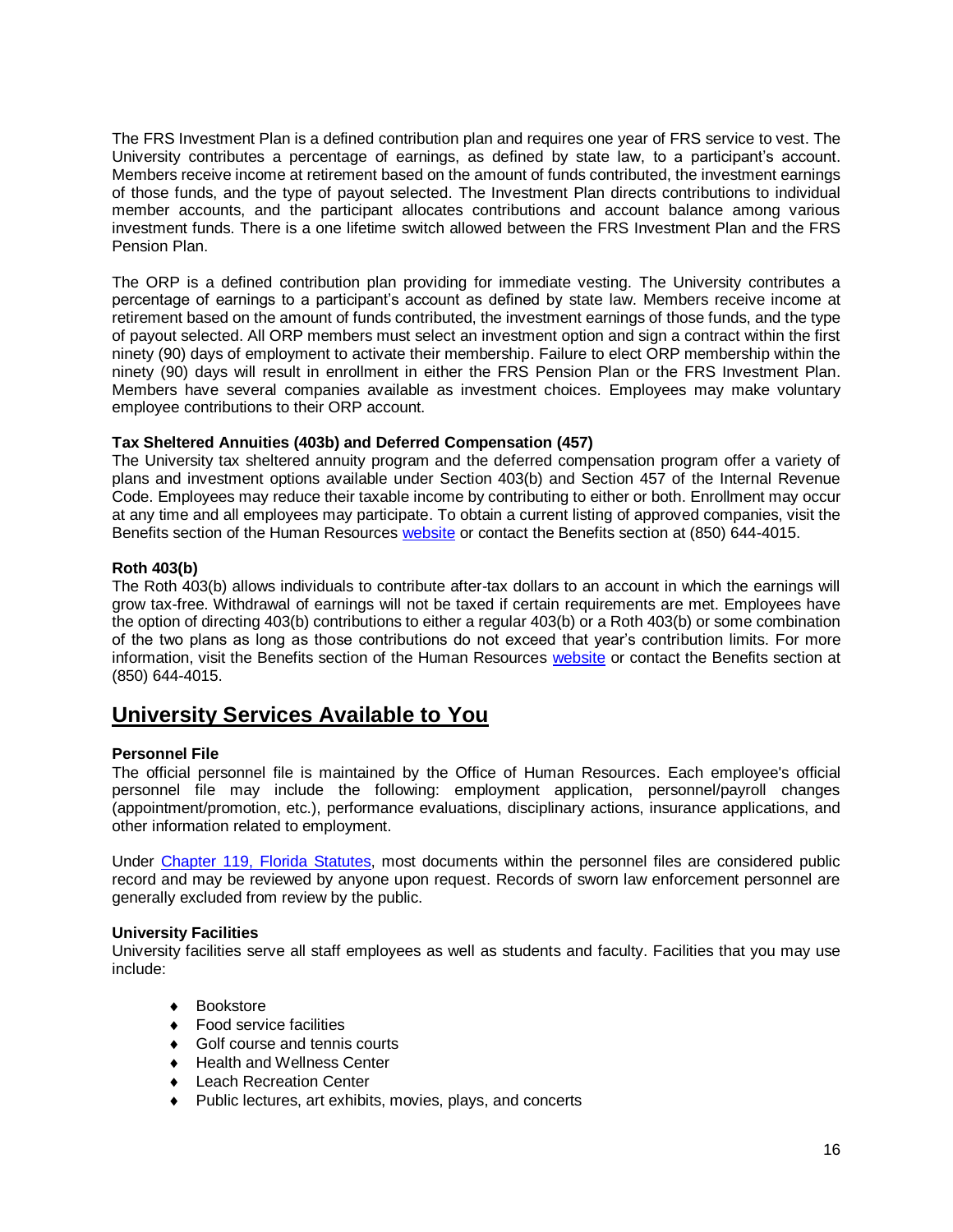- ◆ Seminole Reservation
- ◆ Oglesby Union
- ◆ Swimming pools
- University libraries

Fees may be charged to you depending on the facilities used.

## **FSUCard**

All faculty and staff are required to have an FSUCard that serves as their Florida State University photo identification card.

Identification and Access: Your FSUCard will open many "doors" for you. Depending on which building your office is in, you may swipe your FSUCard to gain access. You will also need to show your FSUCard when you visit the Key Shop to pick up your office keys. If you purchase a faculty/staff membership at the Leach Recreation Center, you will need your FSUCard to work out. Your FSUCard is your University library card as well, allowing you to check out materials and use resources at all of FSU's libraries.

Financial Savings: By showing your FSUCard when making purchases at the University Bookstore, Seminole Sport Shop, and at the Panama City Branch Bookstore, you will receive a 10% discount on general merchandise and gifts (some exclusions apply). Faculty and Staff can also ride any StarMetro bus throughout the City of Tallahassee for free by swiping a valid FSUCard.

Full Service Banking: As a faculty or staff member at FSU, you are eligible for a fee-free checking account linked with your FSUCard. With this account, your FSUCard becomes a debit card that is accepted by merchants and ATMs on and off campus. You may complete a payroll deduction form to direct deposit all or any portion of your salary into this account. For more details, please call the SunTrust Campus Branch at (850) 561-9171.

The FSUCard Center is located in Parking Garage #1 on the corner of Woodward Ave. and W. Call Street. They are open Monday through Friday from 8:00 a.m. to 5:00 p.m. The cashier's office is open Monday through Friday from 8:30 a.m. to 4:30 p.m. and accepts all forms of payment.

## **Lost and Found**

A Lost and Found Department is located in the Krentzman Lounge on the ground floor of the west courtyard of the Oglesby Student Union. Lost articles that are turned in directly or sent in from other departments are logged, labeled, and stored for thirty (30) days. The Lost and Found staff makes every effort to locate owners and return articles to them. You may inquire in person or call (850) 644-3434 for more information regarding hours of operation and procedures for reclaiming lost items.

### **Transportation**

The Seminole Express is an on-campus bus service available to all employees free of charge. Bus service is available Monday through Friday between 7:00 a.m. and 8:00 p.m. during the fall and spring semesters, and between 7:00 a.m. and 5:00 p.m. during the summer semester. Employees are encouraged to use the Seminole Express bus service when getting around campus. Maps and bus stop locations are available in Transportation & Parking Services and on their [website.](http://www.transportation.fsu.edu/) Additionally, no fare is required on any StarMetro regular citywide route with a valid FSU Student, Faculty, or Staff ID. Visit the City of Tallahassee StarMetro website for more details.

## **Health and Safety**

## **Safety**

The Department of Environmental Health & Safety (EH&S) supports the University's efforts in providing a healthy and safe learning and working environment. Through its policies and programs, EH&S instills safety consciousness and sound safety practices throughout the University community. Its areas of responsibility include: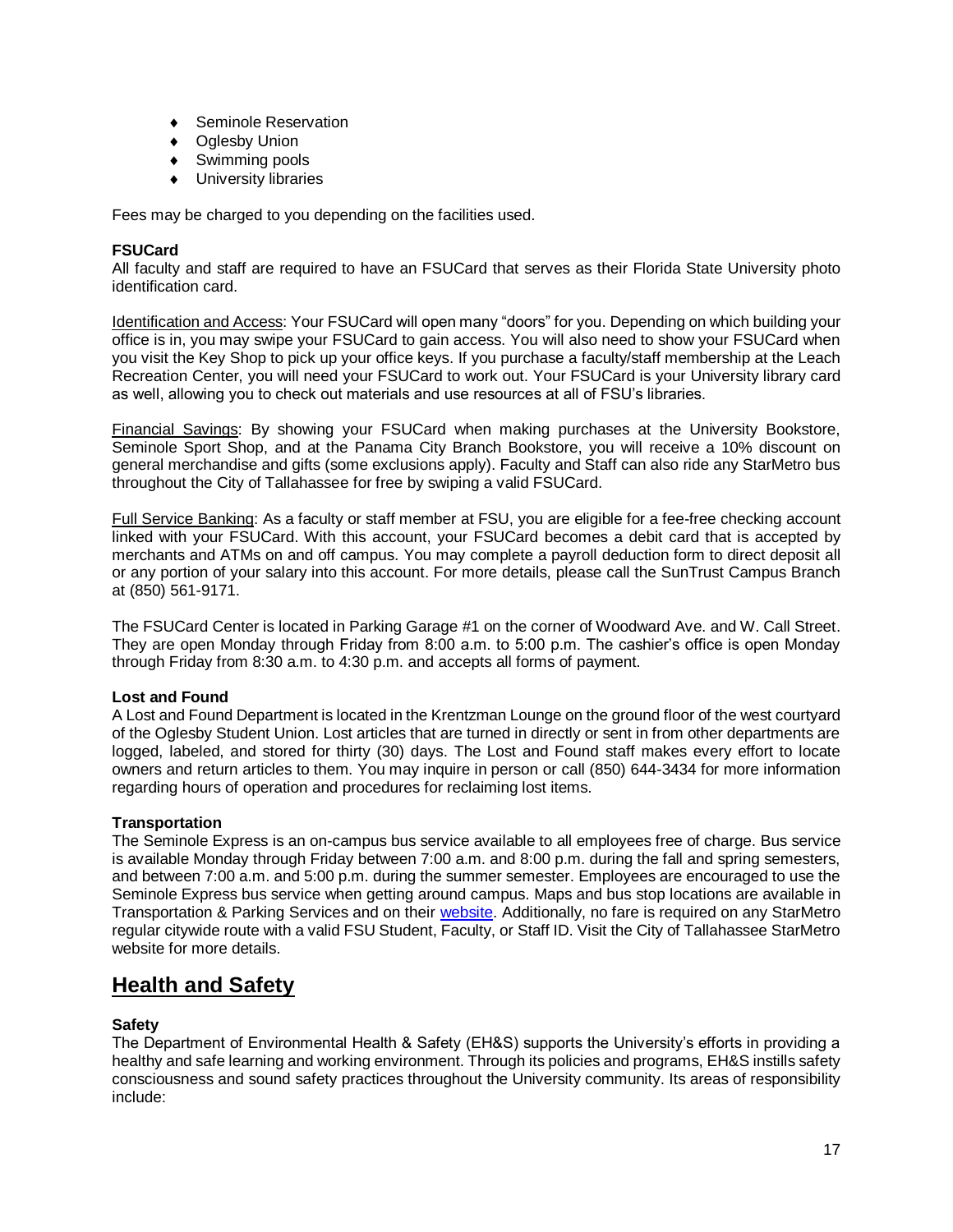- General Occupational Health & Safety
- [Fire Safety](http://www.safety.fsu.edu/fire.html)
- [Industrial Hygiene](http://www.safety.fsu.edu/ih.html)
- OSHA compliance
- [Research related Safety](http://www.safety.fsu.edu/research.html)
	- o [Biological Safety](http://www.safety.fsu.edu/bio.html)
	- o [Chemical Safety](http://www.safety.fsu.edu/chem.html)
	- [Laboratory Safety](http://www.safety.fsu.edu/lab.html)<br>○ Radiation Safety
	- **[Radiation Safety](http://www.safety.fsu.edu/rad.html)**
- Risk Management
	- o Insurance Services
- Building and Construction Safety

Your role is to abide by established policies and to practice safe behaviors. This includes:

- Notifying EH&S when you see unsafe conditions or activities.
- When using a motor vehicle for University related business, it is your responsibility to drive in a responsible and legal manner that protects the safety of yourself, pedestrians, passengers, and the occupants of other vehicles; this applies to all motor vehicles, whether they are University owned, leased, rented, or owned by you personally. University vehicles shall only be used for University business while in the course and scope of employment. University vehicles shall not be used for personal use.
- Participating in safety training specified for your job.
- Knowing the emergency fire exit routes and location of fire extinguishers and alarm pull stations.
- Evacuating the building when the fire alarm sounds.
- Wearing any personal protective equipment, such as safety glasses and gloves needed to safely perform your job.

Please feel free to call EH&S at (850) 644-6895 with any concerns you may have. You can email EH&S through it[s website.](http://www.safety.fsu.edu/)

### **Workers' Compensation**

All employees of Florida State University, including Faculty, University Support Personnel (USPS), Administrative and Professional (A&P), and Other Personal Services (OPS) are covered by Workers' Compensation Insurance while in the course and scope of employment in accordance wit[h Florida Statutes](http://www.leg.state.fl.us/statutes/index.cfm?App_mode=Display_Statute&URL=0400-0499/0440/0440ContentsIndex.html)  [440.](http://www.leg.state.fl.us/statutes/index.cfm?App_mode=Display_Statute&URL=0400-0499/0440/0440ContentsIndex.html) If you are injured or become ill while you are at work, you must notify your supervisor immediately. Please refer to the Human Resources [website](http://www.hr.fsu.edu/) for policies and procedures outlining specific requirements for reporting work related accidents. Contact the Workers' Compensation Manager at (850) 645-2731 should you have any specific questions.

### **Emergency Management**

The Emergency Management program is designed to provide the structure and guidance for planning, preparation, recovery, and mitigation from disasters at FSU. A key component is the *FSU ALERT* system. **FSU ALERT** is Florida State University's emergency notification system. If there is a condition which threatens the health and safety of persons on campus, University officials will warn the campus community using one or a combination of methods that are both active and passive, which include but are not limited to text, email, and sirens. For more information regarding the *FSU ALERT* system, please visit their [website.](https://emergency.fsu.edu/services/FSUAlert) For real-time University status and official announcements, visit this [webpage.](http://alerts.fsu.edu/)

In addition to *FSU ALERT*, FSU Emergency Management has developed a public safety app called SeminoleSAFE. SeminoleSAFE features include:

 Emergency notifications: Receive instant notifications and instructions from campus safety when on-campus emergencies occur.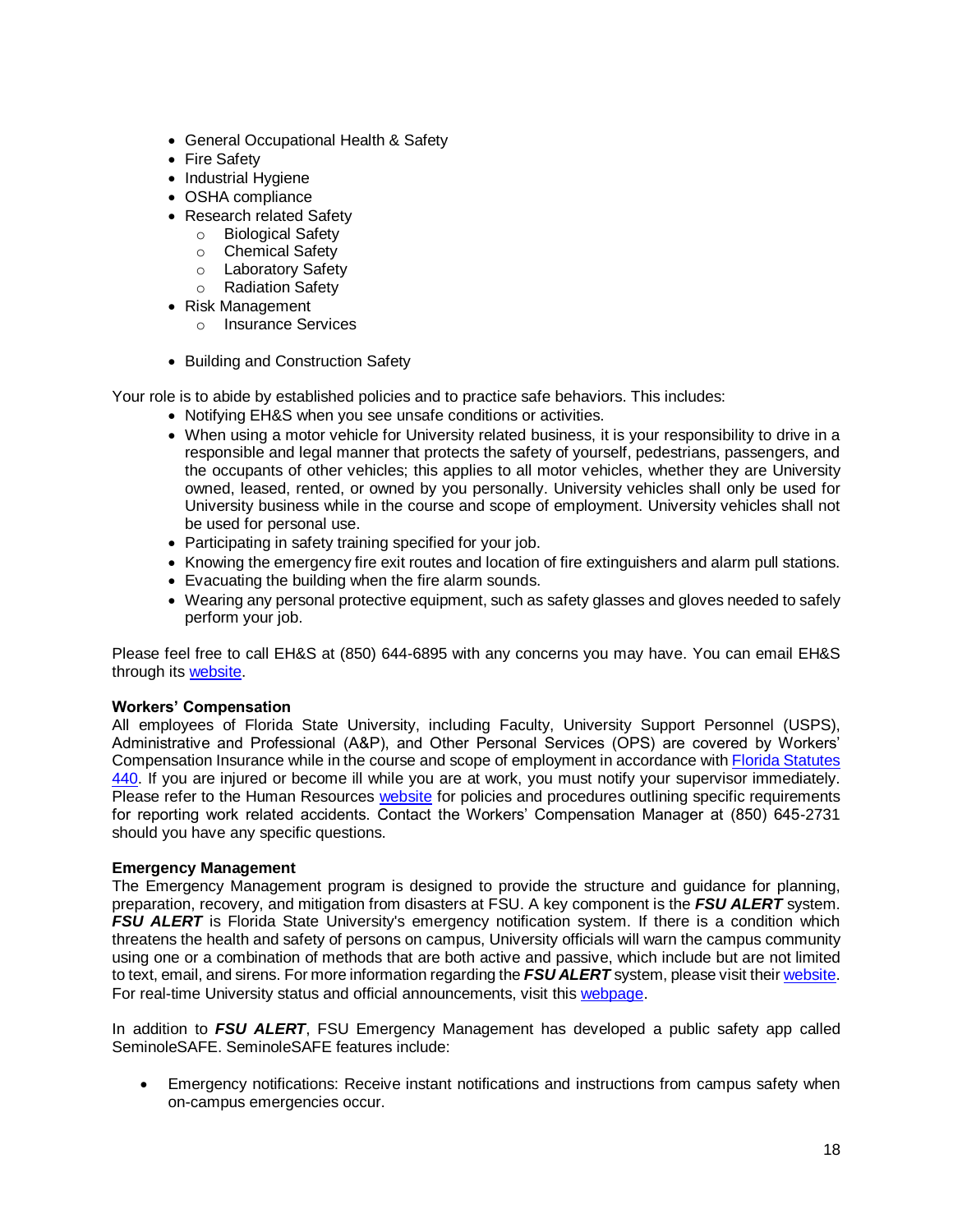- Emergency help: Contact campus safety staff quickly for help in an emergency.
- Campus safety resources: Access all important safety resources and safety tips in one convenient app.
- Maps & Driving Directions: Maps of all buildings on campus, as well as crime maps and Blue Light Emergency maps. We have partnered with the Waze Traffic App to give you driving directions to every building on campus so you are never lost!
- Game Day Guide: A thorough game day guide that has parking information, gate Information, maps, ATM locations, weather, and much more!

Download the app via the SeminoleSAFE [Mobile App page](https://emergency.fsu.edu/services/seminolesafe-mobile-app) to ensure that you are prepared in the event of an emergency.

## **FSU Police**

The Florida State University Police Department is a state-accredited, full-service agency with a professional force of police officers. FSU police receive the same level of training as county and municipal officers. Uniformed officers patrol the campus on foot, in automobiles, on motorcycles, and on bicycles. The *Seminole Safety Guide,* required by the Campus Security Act (Clery Act), delineates specific programs and services available to the campus community and campus crime statistics. This publication is available on the FSU Police Department's [website](http://www.police.fsu.edu/) and the Office of Human Resources [website.](http://www.hr.fsu.edu/) The FSU Police Department encourages members of the community to report any suspicious people or activities to assist with maintaining a safe and secure campus environment. For emergency services on campus, dial 911.. When there is urgency but no emergency, dial 311. When off campus, you may contact 911 in case of emergency or the FSU Police Department at (850) 644-1234.

## **Weapons on Campus**

Florida State University is a school based on the established definitions from [Section 790.115, Florida](http://www.leg.state.fl.us/Statutes/index.cfm?App_mode=Display_Statute&URL=0700-0799/0790/Sections/0790.115.html)  [Statutes.](http://www.leg.state.fl.us/Statutes/index.cfm?App_mode=Display_Statute&URL=0700-0799/0790/Sections/0790.115.html) As such, students, staff, and faculty must not have any type of defined weapon at any Universitysanctioned activities, at any University-sponsored events, or while on any University property, excluding the vehicle exception in [Section 790.25\(5\), Florida Statutes.](http://www.leg.state.fl.us/statutes/index.cfm?App_mode=Display_Statute&URL=0700-0799/0790/Sections/0790.25.html) A weapon could include a firearm, electric weapon or device, destructive device, or other weapon as defined in Section 790,001(13). Florida Statutes, as well as non-lethal weapons such as razor blades, dirks (or daggers), pellet guns, knives, metallic knuckles, slingshots, billies, tear gas guns, chemical weapons or devices, or other objects defined as a deadly weapon.

### **Statement on Workplace Violence**

Florida State University is committed to providing and maintaining a respectful environment that is conducive to safe working, learning, and living for all members of the University community. In keeping with this commitment, it is the policy of Florida State University that acts of violence, threats of violence, and behavior meant to intimidate others is strictly prohibited. Such prohibition includes any act, behavior, or communication which is abusive, threatening, or disruptive to the work, education, or well-being of any individual or groups of individuals employed by, enrolled in, or visiting the University.

Anyone who believes that he or she is a victim of violence should report their concerns to the Florida State University Police and/or any University Vice President, Assistant Vice President, Dean, Director, or Department Chair/Head. Any threat or violent act by an employee or student will be considered serious misconduct and may be the basis for disciplinary action, up to and including dismissal.

### **Drug Free Workplace**

No employee will report to work under the influence of or unlawfully possess, use, or distribute illicit drugs and alcohol on University property or as a part of any University activity. An employee may be required to submit to reasonable suspicion testing in accordance with [Section 112.0455, Florida Statutes,](https://www.flsenate.gov/Laws/Statutes/2012/112.0455) and all related information is confidential in accordance with Section 112.0455(11), Florida Statutes. Contact the Employee & Labor Relations section of the Office of Human Resources for additional information.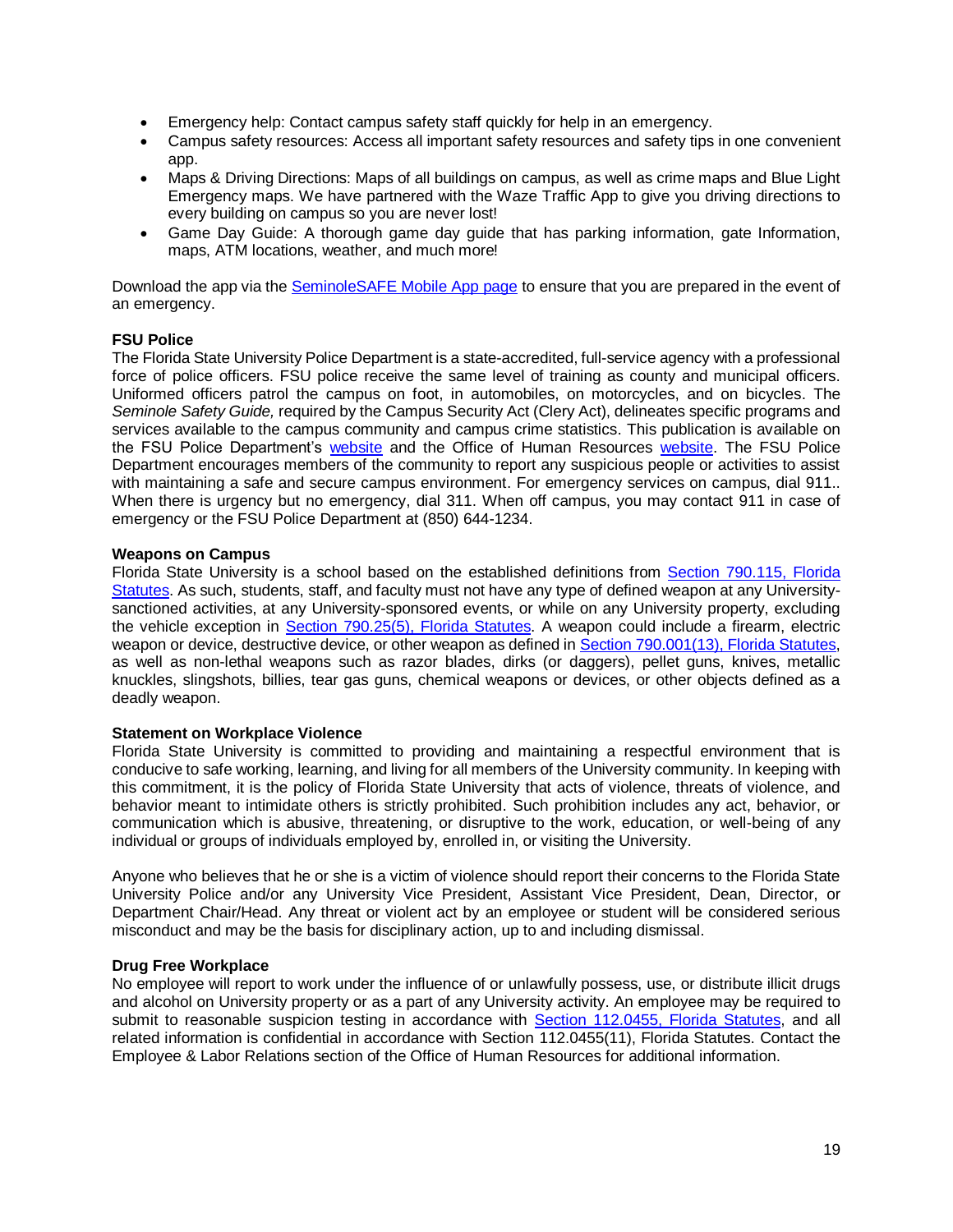### **Tobacco-Free Campus**

For the health and wellness of the campus community, tobacco use, including simulated tobacco use such as electronic cigarettes, is prohibited on property, interior and exterior, owned or managed by Florida State University within the State of Florida.

Tobacco is not permitted in University facilities, common or private work areas, elevators, hallways, garages, restrooms, dining areas, employee lounges, conference and meeting rooms, and all other enclosed or semi-enclosed areas. Additionally, no tobacco use will be permitted in outdoor areas including parking lots, parking garages, grounds, rooftops, plazas, courtyards, entrance/exit ways, University-owned or leased vehicles, and any other indoor or outdoor areas owned or managed by the University.

This policy applies to all Florida State University students, employees, consultants, contractors, visitors, external individuals, and companies renting university-owned or managed space.

It is important that everyone participate in the establishment and maintenance of our tobacco-free campus. This shared enforcement responsibility will ensure a healthy environment for all of us, as well as reduce the hazards, accidental fires, and costs associated with the disposal of discarded tobacco products.

#### **Driving Vehicles for University Business**

In order to operate a vehicle, you must have a valid driver's license. If you are required to drive a vehicle for University business and your license is revoked and/or becomes invalid (e.g., suspended), you must notify your department immediately.

University vehicles are to be operated in accordance with applicable laws and regulations. You are personally responsible for any traffic violations and fines and may be liable for any property damages or injuries resulting from the violation of laws and/or regulations related to the operation of a University vehicle. You also could be subject to disciplinary action for violation of laws and/or regulations related to the operation of a University vehicle. Any accident, property damage, or injury involving motor vehicles must be immediately reported to the University's Insurance Coordinator within the Environmental Health and Safety Office. Please reference [Policy OP-C-9 Use of State Vehicles](http://policies.vpfa.fsu.edu/policies-and-procedures/faculty-staff/use-state-vehicle) for specific requirements.

### **Commercial Driver's License Drug Testing Program**

FSU, in accordance with federal law, requires pre-employment drug testing and subsequent random testing for employees in jobs requiring a commercial driver's license. A positive test can discontinue the hiring process or cause an employee to be subject to further testing, referral to the Employee Assistance Program, or result in dismissal. For more details, please call Employee & Labor Relations at (850) 644-6475.

### **Operation of Non-licensed Vehicles**

The operation of non-licensed vehicles, such as golf carts and utility vehicles, must be in accordance with [OP-G-10.2.1 Golf Cart, Utility Vehicle and All-Terrain Vehicle procedure.](https://www.safety.fsu.edu/safety_manual/Golf%20Cart,%20Utility%20Vehicle,%20and%20All-Terrain%20Vehicle.pdf) The guidance contained within the procedure is in accordance with State Motor Vehicle code and inappropriate use could lead to issuance of a citation to the operator.

### **Communicable Diseases**

Students, employees, and applicants for Florida State University admission or employment who have or who may become infected with a communicable disease will not be excluded from enrollment, employment, or restricted in their normal responsibilities and access to University services or facilities due to their status. The only exception being medically based judgments establishing that exclusion or restriction is necessary to the welfare of the individual or of other members of the University community. The University will not discriminate against otherwise qualified disease-infected applicants, students, or employees.

#### **Employee Assistance Program**

The Office for Employee Assistance Services offers a range of services provided by FSU to assist the employee with personal and workplace concerns. The Employee Assistance Program (EAP) is an investment by the University in its most valuable resource - the employee. The University recognizes that employees can experience personal problems that may interfere with job performance and overall quality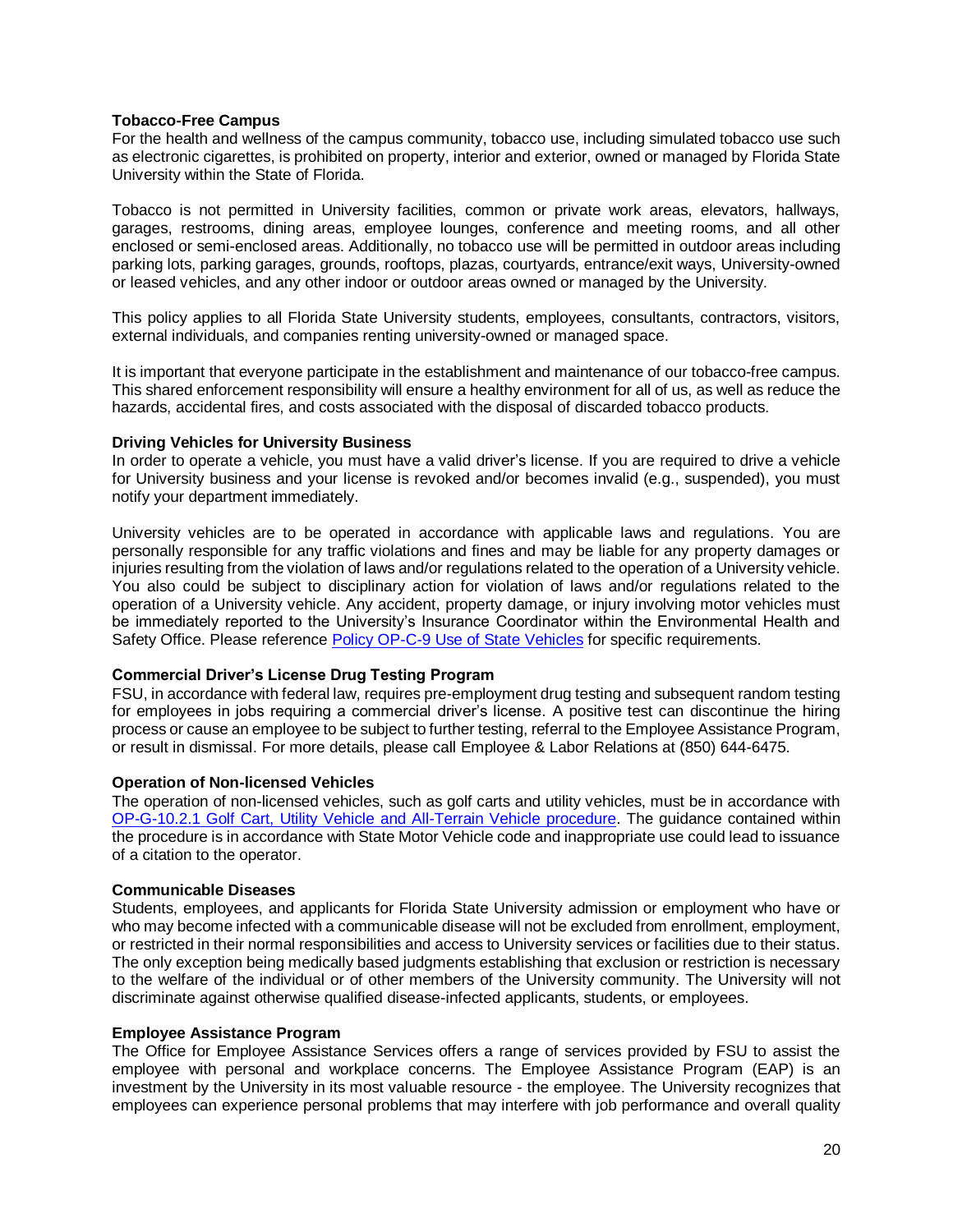of life. If an employee or an immediate family member encounters a personal problem for which they would like some assistance, they may call the EAP office for an appointment. An Employee Assistance Professional can provide services to include: assessment of personal difficulties, short-term intervention, and referral to community resources if needed. When working with clients, the EAP maintains the strictest confidentiality, consistent with state and federal laws and the ethical standards of appropriate professional credentialing agencies. All services provided by the EAP are free to the employee/family member.

The EAP can also provide management consultation for the purpose of helping managers and supervisors manage their employees more effectively. Consultation may include training and/or coaching in the area of appropriate interventions. Other services to assist the employee and management may be offered as needed. Services include training in relevant areas, providing alternative dispute management or mediation services, consulting with supervisors when employees' personal difficulties appear to be affecting job performance, or when group dynamics are interfering with departmental performance.

Other services available through the EAP include an employee Emergency Loan Fund (ELF) for those times when an unforeseen crisis may occur and no other form of financial assistance may be available. The EAP also provides training on the topics of conflict resolution, team dynamics, workplace violence, stress management, household money management, interpersonal communications, and other related areas. Information on all available services may be obtained by contacting the Office of Employee Assistance Services at (850) 644-2288.

## **University Policy on Minors in the Workplace**

Bringing a dependent child to the workplace is not permitted unless an employee has a dire emergency and only after approval of the employee's supervisor and department head is received. Supervisors should be liberal when granting the use of accrued annual or compensatory leave to the employee in such instances. This practice is not only for the welfare of employees' children, but for fellow employees as well.

A minor participating in a supervised or sponsored activity must receive prior authorization in writing from the person responsible for the facility being entered and a signed waiver from their parent/guardian prior to entry into areas where hazardous materials or equipment are present such as laboratories, machine shops, or maintenance shops unless they are enrolled as students or are employees in accordance with [OP-C-7-](https://policies.vpfa.fsu.edu/policies-and-procedures/faculty-staff/employment-and-recruitment) [B1 General Employment.](https://policies.vpfa.fsu.edu/policies-and-procedures/faculty-staff/employment-and-recruitment) Prior to entry into the area where hazards are present, minors must receive a safety briefing on potential hazards and be provided with appropriate personal protective equipment. Minors must be escorted at all times by the person responsible for the facility or their designee.

This guidance is based on state and federal laws that limit or prohibit children in most work environments. Additionally, many workplaces are unsafe for children and can interfere with the normal work of colleagues. Finally, the University's insurance may not provide coverage for children if they are injured in the workplace, and the potential liability is significant. Note, as a rule minors are not allowed in University laboratories. If you are uncertain as to the requirements detailed in this policy, contact [Environmental Health and Safety](https://www.safety.fsu.edu/sections/deptinfo.php) for further guidance.

## **Contributing to the Success of FSU**

## **TaxWatch Productivity Awards Program**

Each year, the TaxWatch Productivity Awards Program, formerly known as the Prudential Productivity Awards Program, recognizes and rewards the outstanding achievements of Florida's State employees who clearly exceed their job descriptions and performance expectations, and whose innovative efforts significantly improve service delivery and save the state money. The program is sponsored by Kyra Solutions, Inc. and co-sponsored by Florida TaxWatch, the Florida Council of 100, and the State of Florida. Award recipients are presented with cash awards and commemorative plaques. FSU employees have increasingly been the benefactors of the recognition and acknowledgement of the TaxWatch Productivity Awards program and are encouraged to participate annually in the nomination process.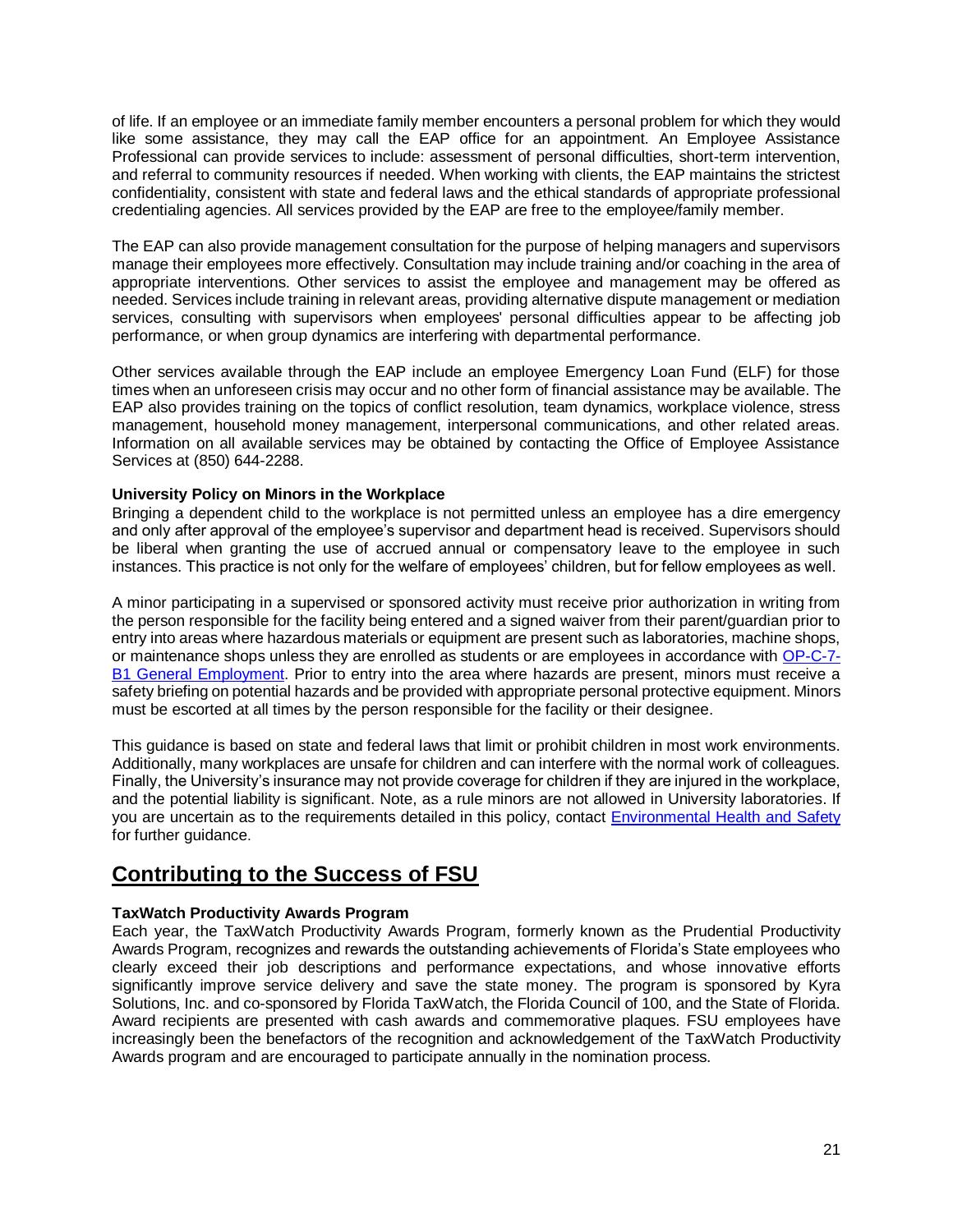## **Training and Development Programs**

## **Employee Development**

The Office of Training and Organizational Development (TOD) provides a focused delivery of training opportunities for FSU employees in the areas of business transactions, compliance and organizational development, diversity and inclusion, customer service, leadership and supervisory skills, and personal development. To maximize convenience and accessibility of training for our employees, TOD offers these learning opportunities in the classroom and online. Supervisory approval is required if employees attend a class during their regular work hours, which if approved, is considered time worked. Training programs offered by TOD are a benefit of employment. As such, there is no charge to you or your department for participating in these programs. Please visit the Office of Training and Organizational Development [website](https://hr.fsu.edu/?page=training/training_home) for course offerings, certificate programs, registration information, and additional training resources available at FSU.

Additionally, depending on what department you are in or your designated workplace, there may be legally mandated training requirements. To ensure compliance, please check with your supervisor or Environmental Health & Safety to make sure that you fulfill your training requirements, in accordance with OP-G- 11 Safety Training.

## **Equal Opportunity & Compliance**

FSU is an equal opportunity employer and educational provider committed to a policy of non-discrimination on the basis of race, creed, color, sex, religion, national origin, age, disability, genetic information, veterans' status, marital status, sexual orientation, gender identity, gender expression, or any other legally protected group status. This policy applies to faculty, staff, students, visitors, applicants, and contractors in a manner consistent with applicable federal and state laws, regulations, ordinances, and University policies and procedures.

The University recognizes that discriminatory and harassing behavior can create a hostile work environment. As a result, the University has established internal complaint procedures. The University supports the right of any employee who believes that a violation of the University's Non-Discrimination [Policy](http://policies.vpfa.fsu.edu/policies-and-procedures/faculty-staff/equal-opportunity-and-compliance-eoc#I3) has occurred to make a complaint and receive an impartial review. Accordingly, it is a violation of University policy for any act of retaliation to be taken against an employee because he or she has filed a complaint in good faith or participated in an investigation.

To make a complaint or if you have questions/concerns regarding discrimination in the workplace, please contact the Office of Equal Opportunity and Compliance at (850) 645-6519 to schedule an appointment with a representative or to submit a Discrimination, Harassment, [and/or Retaliation Complaint Form.](http://hr.fsu.edu/_content/eoc/pdf/DiscriminationComplaintForm_fill.pdf)

To review the University's Equal Opportunity, Non-Discrimination, and Non-Retaliation Policy in its entirety or for more information on the University's Equal Opportunity Programs contained in this handbook, please contact the Office of Equal Opportunity and Compliance or consult the Human Resources [website.](http://www.compliance.hr.fsu.edu/)

## **Americans with Disabilities Act (ADA)**

FSU is committed to ensuring that individuals with disabilities are not discriminated against and that they have equal opportunity and equal access to all the rights and privileges enjoyed by those who are not disabled. The University will comply with all applicable federal and state laws, regulations, ordinances, orders, and rules and will provide, upon request, reasonable accommodations to individuals with disabilities.

To review the University's ADA policy and reasonable accommodation procedures in its entirety, visit the Human Resources [website.](http://policies.vpfa.fsu.edu/policies-and-procedures/faculty-staff/equal-opportunity-and-compliance-eoc#I1) Alternative accessible formats are available upon request. For more information about seeking a reasonable accommodation relating to University employment, please contact the ADA Coordinator in the Office of Equal Opportunity and Compliance at (850) 645-6519.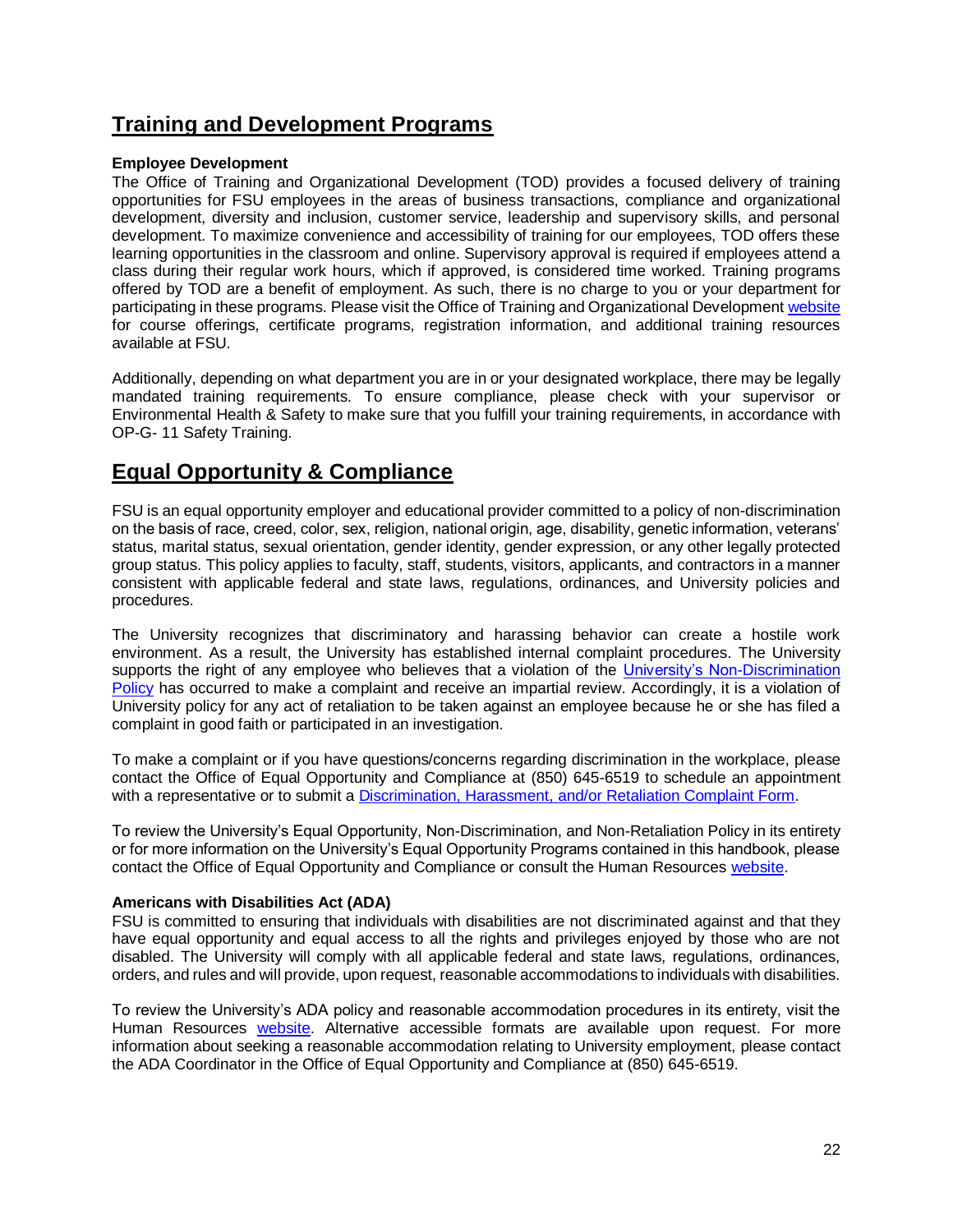## **Pertinent University Policies**

- [Title IX Statement:](http://knowmore.fsu.edu/wp-content/uploads/2016/09/Title-IX-Statement.pdf) outlines FSU's Title IX obligations and identifies FSU's Title IX Coordinators.
- [Equal Opportunity Statement:](http://www.hr.fsu.edu/PDF/Publications/diversity/EEO_Statement.pdf) outlines FSU's equal opportunity obligations and identifies FSU's equal opportunity administrator.
- [Equal Opportunity, Non-Discrimination, and Non-Retaliation Policy:](http://policies.vpfa.fsu.edu/policies-and-procedures/faculty-staff/equal-opportunity-and-compliance-eoc#I3) prohibits sex discrimination (adverse treatment or the creation of a hostile environment based on a person's sex). Sexual misconduct, sexual harassment, and sexual violence are all prohibited forms of sex discrimination.
- [Sex Discrimination and Sexual Misconduct Policy:](http://policies.fsu.edu/sites/g/files/upcbnu486/files/policies/president/FSU%20Policy%202-2.pdf) provides detailed guidance about the University's prohibition against sexual harassment, which includes sexual misconduct and sexual violence as prohibited conduct.

## **Sexual Misconduct**

Sexual misconduct, including sexual harassment, sexual violence (rape, sexual assault, domestic violence, dating violence, and stalking), and all other forms of sex discrimination, are violations of University policy and contrary to the University's values, which recognize the dignity and worth of each person. They are also illegal. Sexual misconduct will not be tolerated by Florida State University, whether by faculty, staff, students, visitors, or others.

If you have experienced sexual misconduct, FSU wants to help. The University has [policies and services](http://knowmore.fsu.edu/) available to support you.

### **Confidential Support**

If you have experienced sexual misconduct, you may want to discuss your options on a completely confidential basis. While FSU handles sexual misconduct complaints sensitively and discreetly, many University employees, including faculty and supervisors, are required to report sexual misconduct to University administrators. If you are unsure whether someone can maintain complete confidentiality, ask them *before* you give details about your situation.

Staff members at the following on and off-campus offices can maintain complete confidentiality and provide support:

| <b>FSU Victim</b> | (850) 644-7161 or (850) 644-2277        |
|-------------------|-----------------------------------------|
| Advocate          | Nights/weekends (850) 644-1234, ask for |
| <b>Program</b>    | advocate on call                        |

[victimadvocate.fsu.edu](http://victimadvocate.fsu.edu/)

This program provides confidential, 24-hour, free support services including crisis counseling, emotional support, assistance with academic changes, temporary safe lodging, assistance during medical and legal proceedings (including obtaining orders of protection), and on-campus complaint processes for victims of sexual violence and other crimes.

**FSU Police Department** (850) 644-1234 or 911 on campus [police.fsu.edu](http://www.police.fsu.edu/)

Emergency response, crime reporting (including sexual violence), and investigation of crimes occurring on campus. The University encourages survivors to simultaneously pursue both a criminal investigation with the FSU Police Department and a University sexual misconduct complaint investigation.

**FSU Counseling Center** (850) 644-2003 [counseling.fsu.edu](http://counseling.fsu.edu/)

Confidential, free, mental health counseling and referrals for FSU students. Hosts survivor support groups.

| <b>FSU Employee</b>       |                | eap.fsu.edu |
|---------------------------|----------------|-------------|
| <b>Assistance Program</b> | (850) 644-4444 |             |

23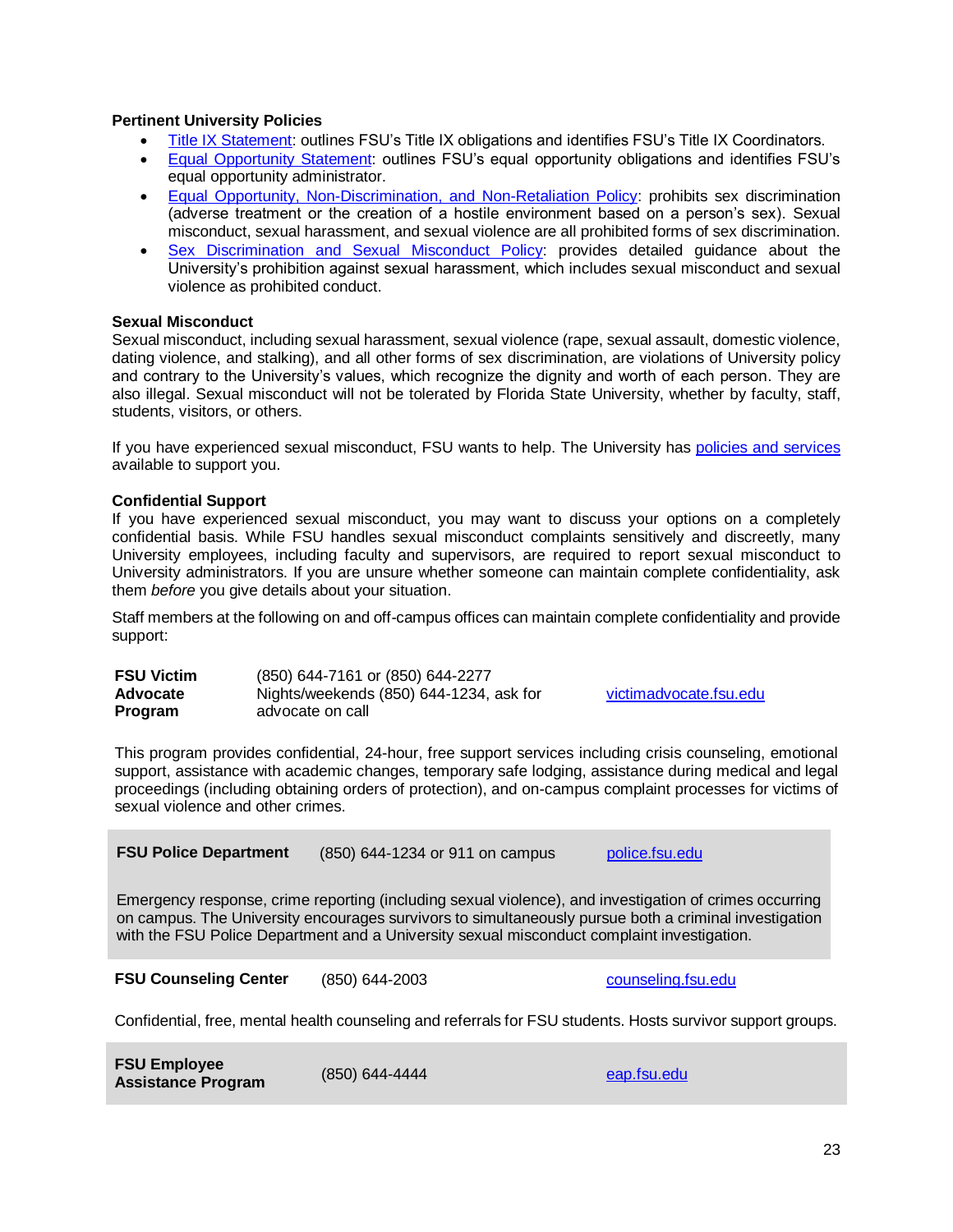Confidential, free, mental health counseling, referrals, and other support services for employees.

## **On Campus Complaint Resolution**

The following resources are available on campus to address sexual misconduct complaints:

### **FSU Police Department** (850) 644-1234 or 911 on campus [police.fsu.edu](http://www.police.fsu.edu/)

Emergency response, crime reporting (including sexual violence), and investigation of crimes occurring on campus. The University encourages survivors to simultaneously pursue both a criminal investigation with the FSU Police Department and a University sexual misconduct complaint investigation.

### **Title IX Coordinators**

Mandy Hambleton, Director Amber Wagner, Deputy Coordinator Vanessa Fuchs, Deputy Coordinator Megan Brink, Deputy Coordinator

(850) 644-6271 (students) (850) 645-1458 (employees & third party) (850) 644-4933 (Athletics) (850) 245-3894 (FSUS)

Oversight of University Title IX compliance (including sex discrimination, sexual harassment, and sexual violence complaint supervision) and information about University policies and complaint procedures.

**Equal Opportunity and Compliance** (850) 645-6519 [compliance.hr.fsu.edu](http://compliance.hr.fsu.edu/)

Responsible for resolution/investigation of sexual misconduct complaints against faculty, staff, visitors, contractors, and any other non-students (including sexual harassment and sexual violence complaints).

### **FSU EthicsPoint Hotline** (855) 231-7511 [fsu.ethicspoint.com](https://secure.ethicspoint.com/domain/media/en/gui/32441/index.html)

Anonymous discrimination and sexual misconduct (including sexual harassment and sexual violence) reporting hotline.

## **Your Personal Responsibility**

### **Publication of Personal Information**

FSU respects your right to privacy; however, you should be accessible to others who may need to contact you during normal work hours in the performance of your official duties. There are several options available to employees that enable you to control publication of personal information. It is important for you to know about the following University publication practices.

The University maintains a [website](http://www.fsu.edu/directories/) where anyone can search a database of current FSU employees (including student employees) and obtain campus addresses, campus phone numbers, and campus e-mail addresses.

### **View Your Personal Information in OMNI Self-Service**

FSU employees can confidentially view personal information in OMNI Self-Service such as the details of the most recent paychecks, recent leave usage and accrual details, home and campus addresses, and miscellaneous information.

Employees are responsible for verifying the accuracy of their information including address, telephone number, tax exemptions, and emergency contact information. Changes can be made to your Personal Information through OMNI Self-Service. Contact your department representative if you need assistance.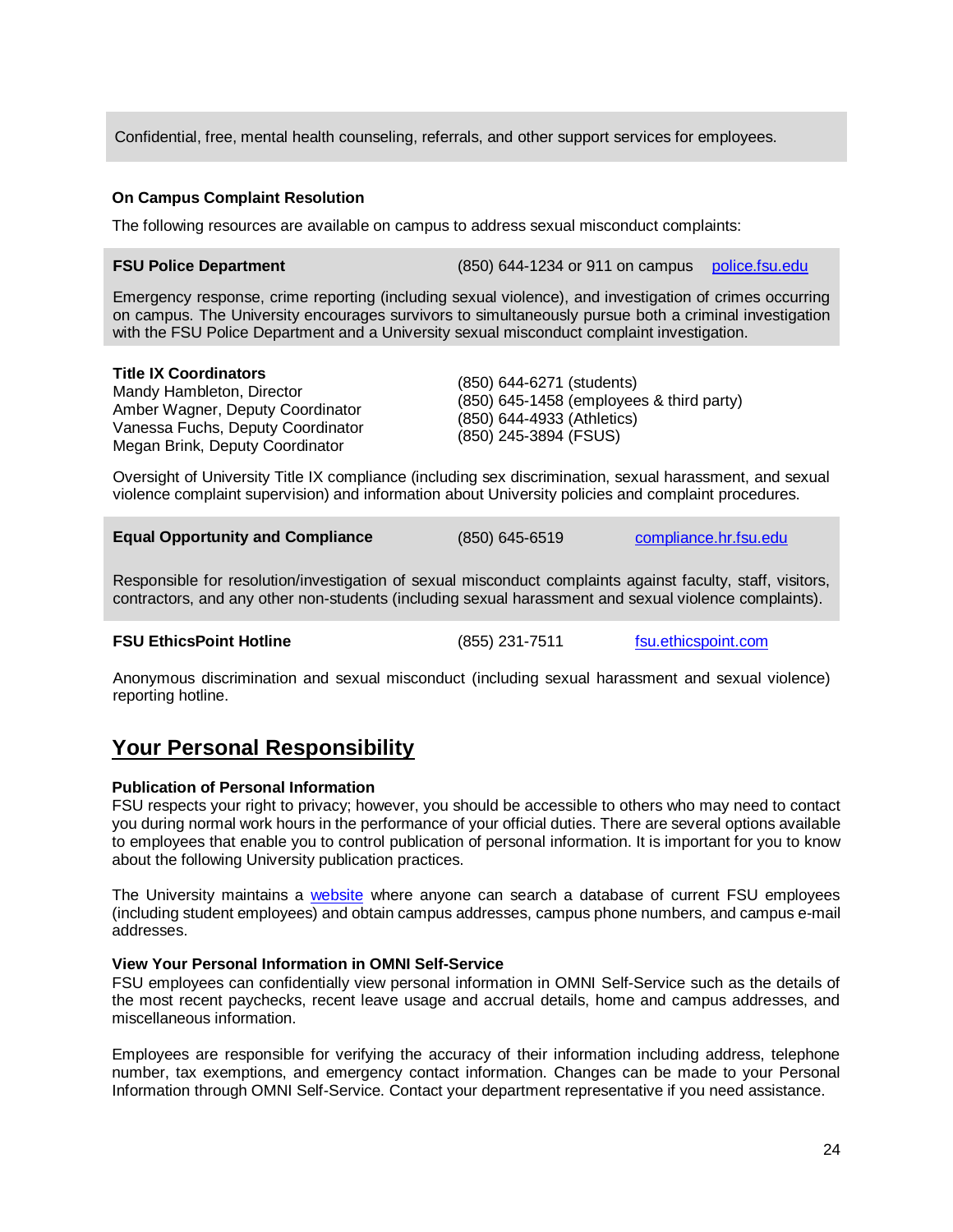## **Do You Have a Name Change?**

If you have a name change, contact your department representative for assistance. If you have a nickname or if you are known by your middle name rather than your first name, you can update your preferred name directly from the Human Resources' website by submitting a Name Change Request form. If you have any questions, please see your departmental representative.

### **Dual Compensation (Dual Employment)**

Requests for dual compensation must be approved prior to beginning the work. A request for dual compensation may be denied if it is requested after you have begun working. Dual compensation conditions exist when there is employment in excess of one (1) full-time equivalent (FTE) established position; simultaneous payment from two (2) or more categories of appointments; or employment in multiple departments.

### **Outside Employment**

FSU employees planning to engage in employment outside of the University must submit an [Outside](https://www.hr.fsu.edu/PDF/Forms/OutsideEmployment_fill.pdf)  [Employment Request](https://www.hr.fsu.edu/PDF/Forms/OutsideEmployment_fill.pdf) to their supervisor for approval prior to assuming the employment. When changes occur in outside employment or University employment, the employee must submit a new request for approval.

## **Loyalty Oath**

As a condition of employment, you are required to sign the State of Florida Loyalty Oath. No employee will be paid until the oath is signed.

## **Employment of Relatives (Nepotism)**

Under the University's [Employment of Relatives \(Nepotism\) Policy,](https://hr.fsu.edu/?page=ers/employment_of_relatives) relatives (defined as persons living in the home, spouses, parents, grandparents, children, grandchildren, siblings, aunts/uncles, or nieces/nephews―whether related by blood, adoption, or marriage ("in-laws" or "step"), may not be employed in positions where they will report directly or indirectly to each other. If any change in employment results in a potential violation of the Employment of Relatives (Nepotism) policy or a conflict of interest, employees are responsible for reporting the potential violation or conflict to their supervisor.

### **Parking**

All vehicles that are parked on campus by employees must have a valid permit displayed, Monday through Friday, 7:30 a.m. until 4:30 p.m. Parking rules are available in the Transportation Services Office and on the Transportation Services [website.](http://www.transportation.fsu.edu/) Fees for parking may be payroll deducted.

### **Political Activities**

When authorized by the President, an employee may be a candidate for or hold a local public office, which involves no interest that conflicts or interferes with their University employment. Employees shall not take any active part in a political campaign while on duty or during any period when required to perform services for which compensation is received. If questions concerning political activities arise, the Office of Human Resources should be contacted.

### **University Information Technology (IT) Resources**

FSU provides a wide variety of IT resources including computers, networks, software, computer accounts, cellular phones, beepers, office telephones, and hand-held wireless devices, for use by University students, faculty, and staff. These resources are administered by the University's Information Technology Services Department and a number of schools, colleges, departments, and institutions. IT resources are intended for the legitimate business of the University.

Appropriate business use of IT resources includes instruction, research, and the official work of the offices, departments, recognized student and campus organizations, and other agencies of the University. Priority for resources may be granted to certain users or certain groups of users in support of the University's mission.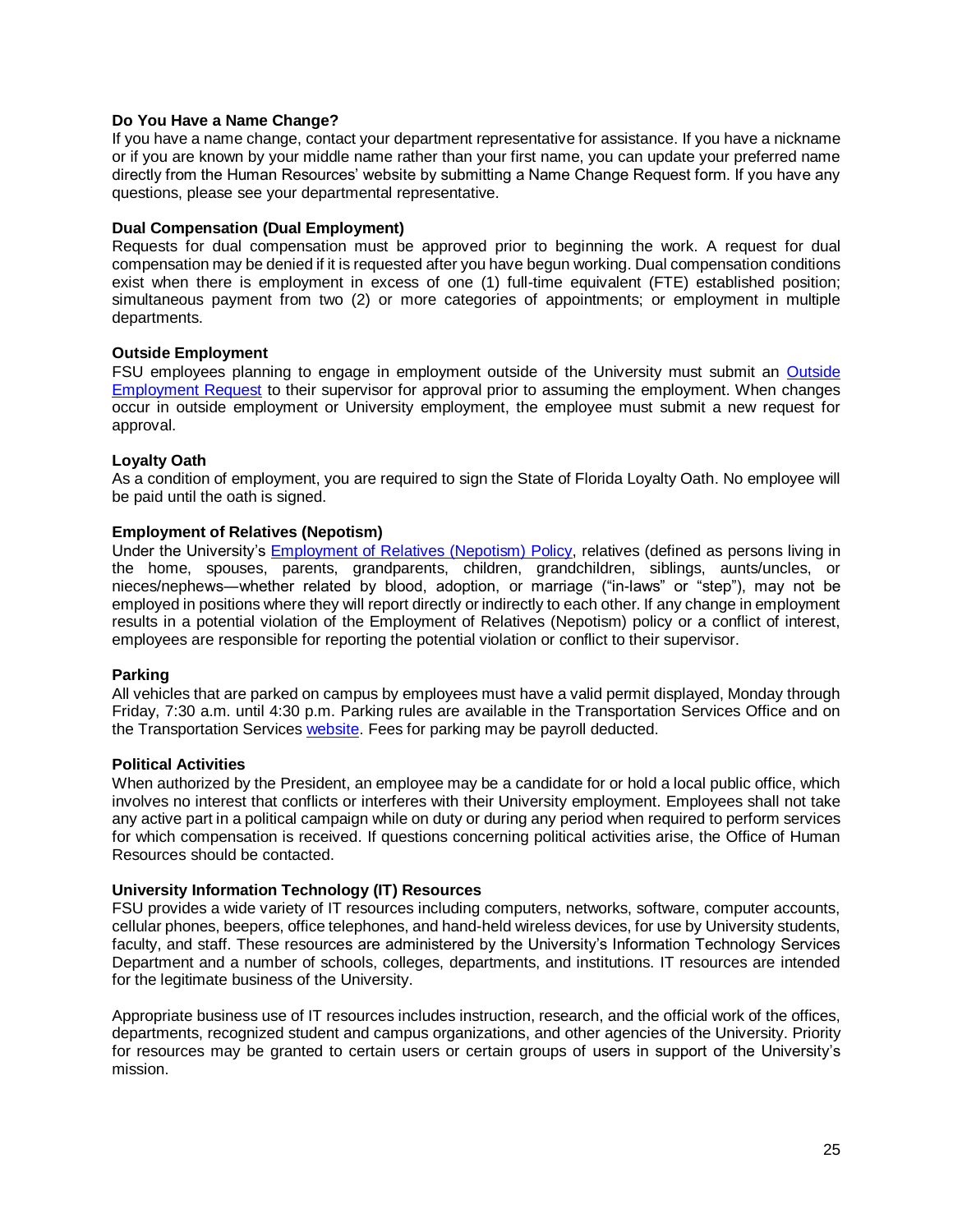Computer accounts are provided to faculty, staff, and students as a privilege associated with membership in the University community. When an individual accepts this privilege, a number of responsibilities must be assumed, including knowledge of appropriate University policies and procedures. All uses of University IT resources are subject to applicable rules, regulations, policies and procedures of the University and/or governing boards as well as Florida Statutes governing computer fraud, misuse of State equipment, resources, public information, and related criminal offenses.

For additional information on related policies at FSU, please see the [Use of University Information](http://www.vpfa.fsu.edu/policies/bmanual/itpolicy.html)  [Technology Resources Policy.](http://www.vpfa.fsu.edu/policies/bmanual/itpolicy.html)

### **Arrest Notification Requirement**

Florida State University requires all A&P, USPS, and OPS employees to inform their supervisor within two (2) business days if arrested for any felonies or first degree misdemeanors (or the equivalent thereof in another state). The employee must also notify their supervisor of the final disposition of their case within two (2) business days. In both circumstances, supervisors must immediately consult with the Human Resources' Employee & Labor Relations section to determine if the offense is job related and for further guidance. Failure to comply with this policy could result in disciplinary action, up to and including dismissal.

## **Leaving FSU**

## **Resignation**

You are a valuable member of the FSU staff and we hope that you will remain with the University for many years to come. However, if you choose to leave, we ask that you provide at least a two-week notice to your supervisor and/or department. Additionally, all University property must be returned and any debts owed to the University should be resolved prior to separation.

Upon leaving the University, you may receive a lump sum payment for any unused annual leave up to a lifetime maximum of two hundred and forty (240) hours for USPS and three hundred and fifty-two (352) hours for A&P employees. Should you have more than ten years of creditable service, you are eligible to receive payment for 25% of your unused sick leave balance up to a total of four hundred and eighty (480) hours accrued after October 1, 1973. You may also continue your insurance plans, at your own cost, under COBRA provisions.

If transferring to another university or agency within the State of Florida, you may transfer your unused annual and sick leave as well as some other benefits. Please consult with the Attendance & Leave and Benefits sections in Human Resources for assistance.

### **Retirement**

Once eligible to retire, you may apply for benefits from the Florida Retirement System (FRS) Pension Plan including the Deferred Retirement Option Program (DROP), FRS Investment Plan, or companies represented in the Optional Retirement Plan (ORP). You will be paid a lump sum for unused annual leave up to a lifetime maximum of two hundred and forty (240) hours if USPS and three hundred and fifty-two (352) hours if an A&P employee.

Once you decide to retire, it is recommended you begin preparation at least three to six months in advance of the anticipated retirement date. For more information about retirement and what you need to do to take advantage of your benefits, including continuation of insurance coverage and sheltering leave payments, please contact the [Benefits section](https://www.hr.fsu.edu/?page=benefits/benefits_home) in Human Resources.

### **Death**

In the event of the death of an employee, the Benefits section in Human Resources should be notified as soon as possible. Staff will work with the family or loved ones to ensure that the designated beneficiaries are provided entitlements within the coverage selected by the deceased employee.

### **Reemployment Assistance (Unemployment Compensation)**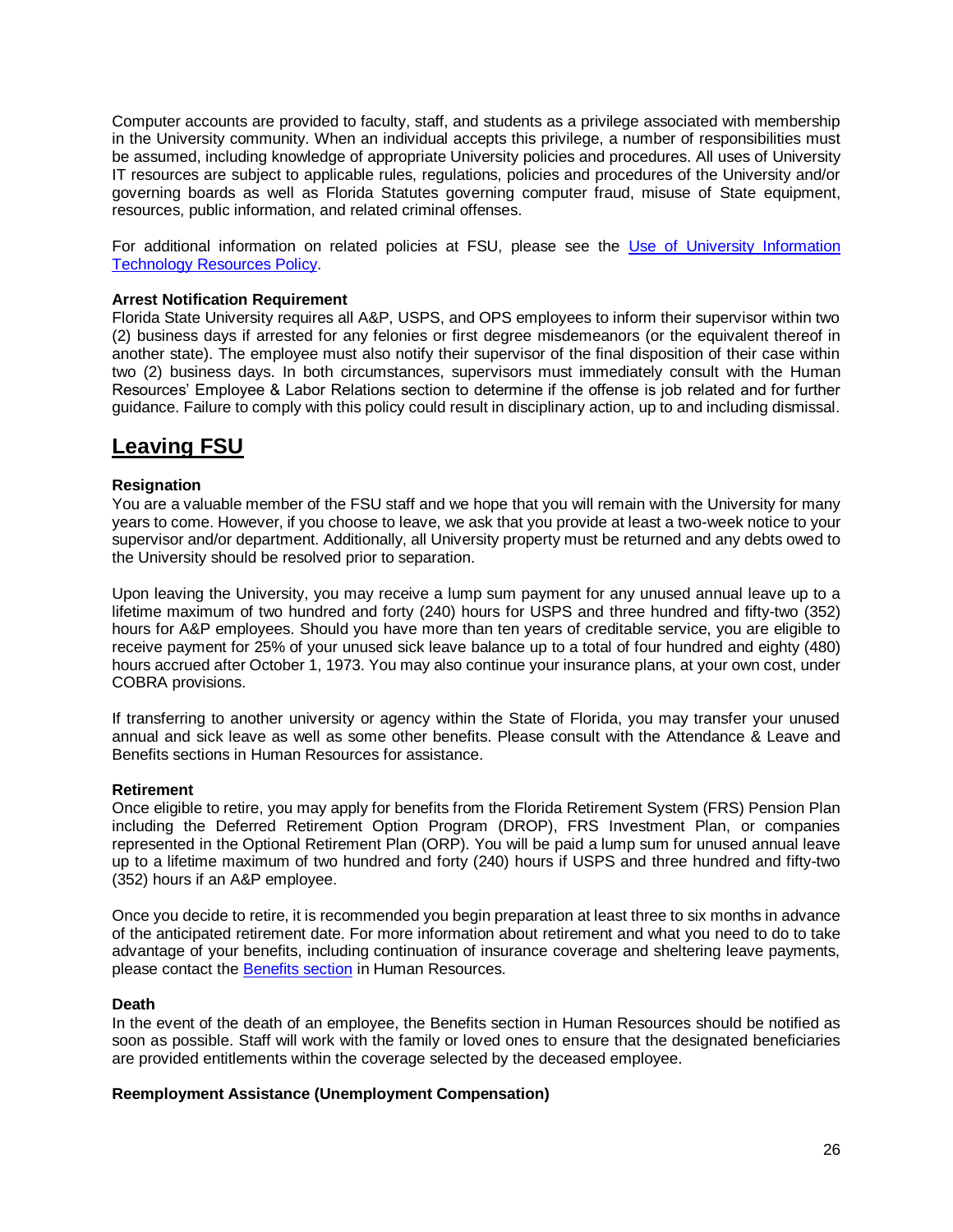Reemployment Assistance is handled by the Florida Department of Economic Opportunity (DEO) and is not affiliated with FSU. For more information, visit DEO's [website](http://www.floridajobs.org/) or call (800) 204-2418.

## **FSU Complaint & Appeal Procedures**

## **Employee Rights and Responsibilities**

You may, from time to time, experience a concern or have questions about personnel policies and procedures that affect you. The Employee & Labor Relations section in Human Resources welcomes the opportunity to provide you counsel should such situations arise.

As an FSU employee, you are a member of a large, diverse campus community. In order for an organization of this size to function properly, a commitment from all employees to build cooperative and positive relationships is imperative. The role you play in developing a positive environment is critical to the overall success of your work unit. You are encouraged to take active steps in building work relationships with your peers and your supervisor that are based upon genuine respect and understanding.

Hopefully, you will not feel the need to use the complaint procedures to resolve disputes. However, FSU has a [formal complaint procedure](https://hr.fsu.edu/?page=elr/discipline/discipline_complaint_resolution) that you may utilize as a staff member to seek resolutions to your problems. Employee & Labor Relations staff can assist with the complaint review process. Time spent in meetings arranged by the University pursuant to the [University Complaint Procedure](https://hr.fsu.edu/?page=elr/discipline/discipline_complaint_resolution) and during regular hours of work is also considered work time.

FSU also has a formal appeal process. This process involves the right of an employee to request review by an arbitrator concerning any involuntary actions that might be taken against the employee that would result in dismissal, demotion, a reduction in pay, suspension, layoff or transfer.

Important information is also found in the [Regulations of Florida State University, Guidelines for Disciplinary](https://hr.fsu.edu/?page=elr/discipline/discipline_guidelines)  [Action, FSU-4.070.](https://hr.fsu.edu/?page=elr/discipline/discipline_guidelines) It is important that you, as an FSU employee, understand what kinds of behavior may result in disciplinary actions, the types of disciplinary actions, and your appeal and grievance rights. The [Guidelines for Disciplinary Action](https://hr.fsu.edu/?page=elr/discipline/discipline_guidelines) are provided for you as notice of standards of conduct and the resulting disciplinary action if these standards are not met. You are responsible for adhering to these standards of conduct during your employment with the University.

If you would like more information regarding the role of Employee & Labor Relations and the complaint and appeal procedures available to you, or you have questions regarding the standards of conduct, please consult the [Employee & Labor Relations section](https://www.hr.fsu.edu/?page=elr/elr_home) in the Office of Human Resources at (850) 644-6475.

### **University Ombuds Program**

The University Ombudsperson is an impartial dispute resolution practitioner who strives towards fair and equitable solutions according to University policies. The Ombudsperson provides confidential and informal assistance. Therefore, the Ombudsperson will not identify an employee or employee's confidences without express permission of the individual, except where required by law. Also, conversations with the Ombudsperson may not be used in grievance or other formal proceedings.

The Ombudsperson, who may act as a counselor, go-between, informal fact-finder, or feedback provider, interacts with all persons within the University community essential to resolve issues and concerns. If you have an issue that you would like to discuss with the Ombudsperson or for more information, please contact the Employee Ombuds Program at (850) 645-1458 o[r amwagner@admin.fsu.edu.](file:///C:/Users/gm15r/AppData/Local/Microsoft/Windows/INetCache/tlittle/AppData/Local/Microsoft/Windows/INetCache/Content.Outlook/AppData/Local/Microsoft/Windows/INetCache/Content.Outlook/4YCVFNYZ/amwagner@admin.fsu.edu)